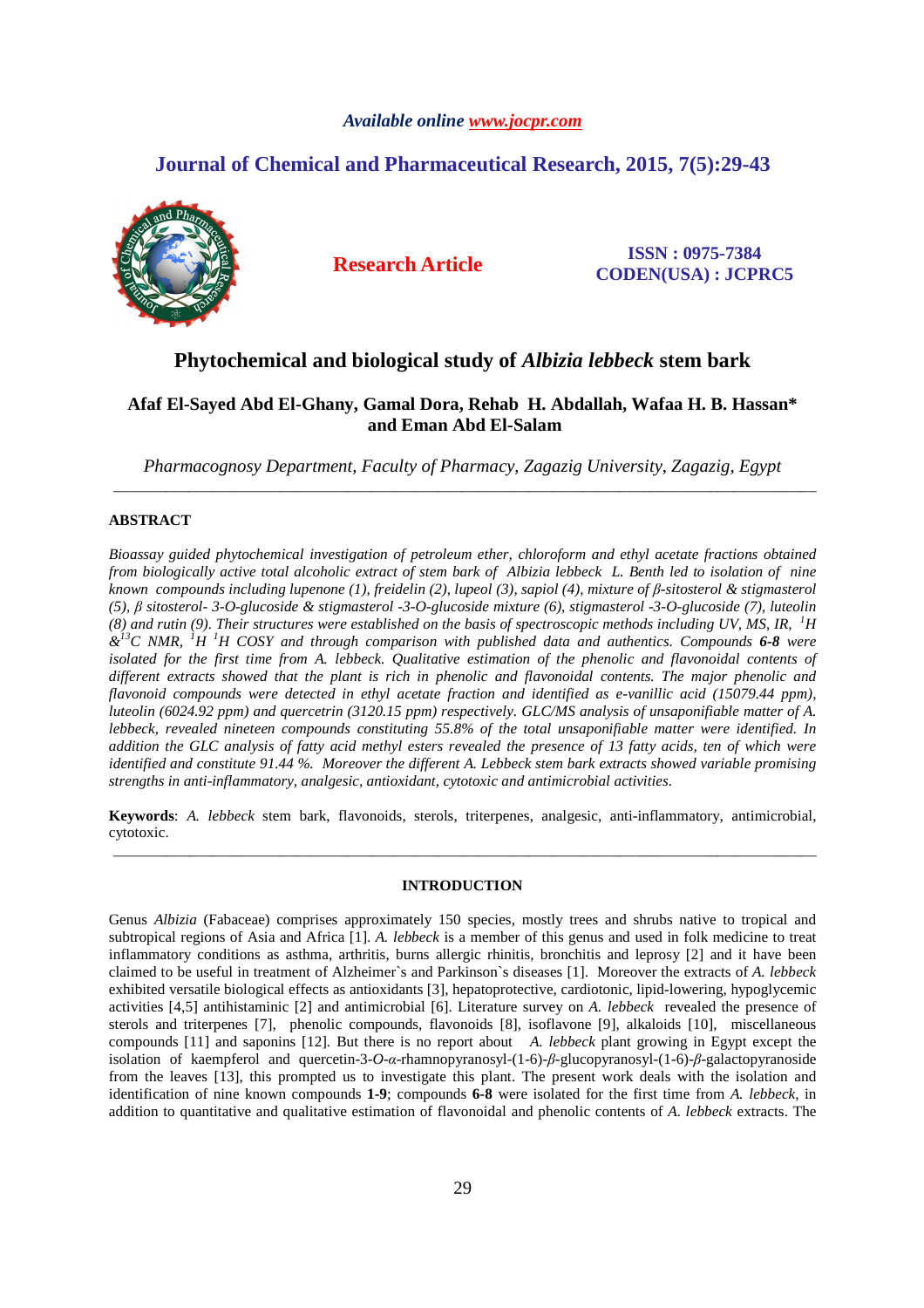analgesic, anti-inflammatory, antioxidant, cytotoxic and antimicrobial activities of different *A. lebbeck* stem bark extracts were also evaluated.

*\_\_\_\_\_\_\_\_\_\_\_\_\_\_\_\_\_\_\_\_\_\_\_\_\_\_\_\_\_\_\_\_\_\_\_\_\_\_\_\_\_\_\_\_\_\_\_\_\_\_\_\_\_\_\_\_\_\_\_\_\_\_\_\_\_\_\_\_\_\_\_\_\_\_\_\_\_\_*

#### **EXPERIMENTAL SECTION**

## *General experimental section*

Büchi rotatory evaporator was used for evaporation of solvent; Melting point were determined by using Digital, electro-thermal LTD (England) apparatus; GL-58 ( $\lambda$  max 254 and 365 nm) UV lamp was used for TLC visualization UVP; Circulating hot air oven W.T-binder 7200 (Germany) was used for drying and activation of silica gel plates; Shimadzu UV-1700 spectrophotometer (Japan) was used for UV spectral analysis of flavonoids. Infrared spectral analysis were recorded in potassium bromide disks on a PyeUnicam SP 3000 and IR spectrophotometer, Jasko, FT/IR-460 plus. GC-MS analysis was carried out on: Shimadzu GC-MS-QP5050A mass spectrometer at 70 e.V. Bruker Daltonics flex analysis; acetonitrile : H<sub>2</sub>O (1:5) was used as a matrix for ESI-mass.<sup>1</sup>H & <sup>13</sup>C NMR spectral analyses were obtained by: JEOL at 500, 125 MHz., Bruker at 400 MHz and GEMINI at 300, 75 MHz. Chemical shifts were given in ppm with the TMS as internal standard. GLC analysis of the total fatty acids methyl esters were carried out on a PyeUnicam Series 304 gas chromatograph: Detector (Dual flame ionization detector), Temp. of detector (300°C), Recorder (Dual channel recorder), Temp. of injector (250°C), Column temp [70 to 190  $^{\circ}$ C ; 8°C/min] then isothermally at 190°C for 25 min; Column package [Diatomite C; 100-120 mesh], Liquid phase 10 % PEGA, Column dimensions (1.5 m  $\times$  4 mm), Nitrogen flow rate (30 ml / min.); GLC/MS analysis of the unsaponifiable matter was carried out on GC MODEL: TRACE GC 2000 produced by THERMO and Mass spectrophotometer Model: SSQ 7000 produced by FINNIGAN**;** HPLC analysis of phenolics and flavonoids were carried out on HPLC apparatus (Agilant 1100 series equipped with autosampler) using gradient elution with 2.5%  $CH<sub>3</sub>COOH$  in  $H<sub>2</sub>O$  acetonitrile as mobile phase.

## *Chromatographic Solvent Systems:*

The following solvent systems were used in TLC development

- I. Light petroleum : chloroform (1:1)
- II. Light petroleum : chloroform : methanol (15 : 15 : 1)
- III. Light petroleum : chloroform : methanol (15 : 15 : 2)
- IV. Ethyl acetate : methanol :  $H_2O$  (  $6:1:0.8$ )
- V. Ethyl acetate : methanol :  $H_2O$  (6 : 2 : 0.8)

#### *Plant material*

The plant material used in this work, *Albizia lebbeck* L. Benth family Fabaceae, was collected in the flowering stage on May 2010 from the vicinity of Benha governorate, Qalioubia, Egypt. The identification was verified by Prof. Dr. Hussain Abdel Baset Professor of Botany, Faculty of science, Zagazig University, Egypt. A voucher specimen is deposited in Department of Pharmacognosy, Faculty of Pharmacy, Zagazig University, Egypt. The plant was shade dried and ground to moderately fine powder.

## **Extraction and isolation:**

TLC investigation using silica gel GF254 chromatoplates, for petroleum ether extract of *A. lebbeck* stem bark revealed the presence of five major spots.

## *Isolation of compounds 1-5 from petroleum ether fraction of stem bark*

About 15 gm of petroleum ether fraction was placed on the top of silica gel column. The elution was started with light petroleum then the polarity was increased gradually using dichloromethane and methanol respectively, the collected fractions were concentrated under reduced pressure, examined by TLC using solvent system (I, III) and similar fractions were combined. Compound  $1$  (62 mg) was isolated from fractions eluted with 20% CH<sub>2</sub>Cl<sub>2</sub>/light pet. Fractions eluted with 20% CH<sub>2</sub>Cl<sub>2</sub> / light pet. afforded 49 mg of white needles of compound 2. In addition fractions eluted with 30% CH<sub>2</sub>CL<sub>2</sub> / light Pet; 40% CH<sub>2</sub>CL<sub>2</sub>/light Pet; and 65 % CH<sub>2</sub>CL<sub>2</sub> / light pet. yielded compounds **3** (10 mg), **4** (20 mg) , **5** (69 mg of **5a** and **5 b** as a mixture) respectively.

## *Isolation of compounds 6 and 7 from chloroform fraction of the stem bark*

About 20 gm of the chloroform soluble fraction was subjected to silica gel column elution started with light petroleum and the polarity was increased gradually using dichloromethane then methanol. Fractions eluted with 3%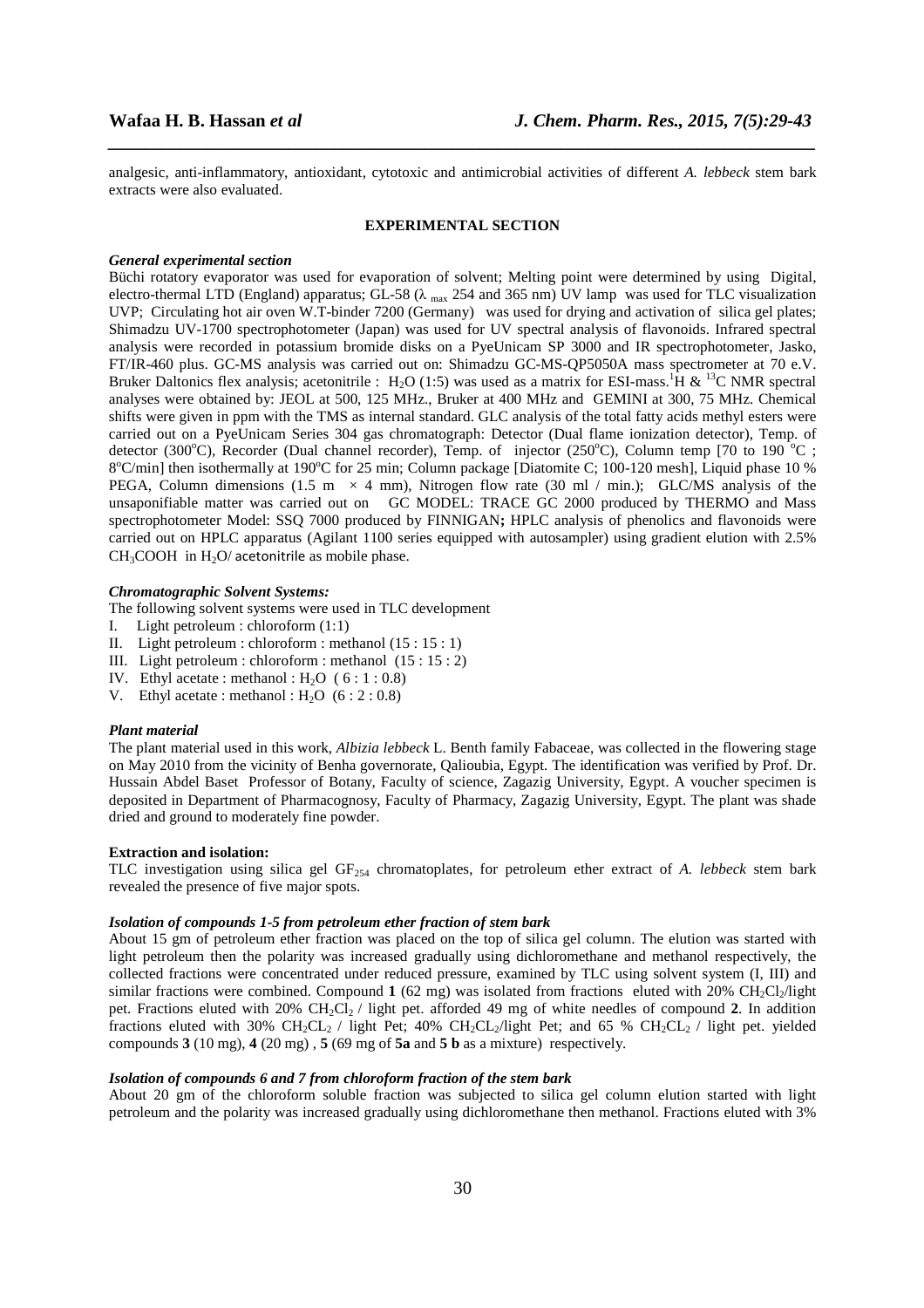and 4% MeOH /  $CH_2Cl_2$  were separately collected and concentrated, then the resulting residues were subjected to crystallization from hot methanol to afford compounds **6** (440 mg) and **7** (328 mg).

*\_\_\_\_\_\_\_\_\_\_\_\_\_\_\_\_\_\_\_\_\_\_\_\_\_\_\_\_\_\_\_\_\_\_\_\_\_\_\_\_\_\_\_\_\_\_\_\_\_\_\_\_\_\_\_\_\_\_\_\_\_\_\_\_\_\_\_\_\_\_\_\_\_\_\_\_\_\_*

## *Isolation of compounds 8 and 9 from ethyl acetate fraction of the stem bark*

About 11.6 gm of ethyl acetate soluble fraction of the stem bark was subjected to silica gel flash column eluted with (light petroleum & dichloromethane; 1:1) and the polarity was increased gradually using dichloromethane then methanol. Twelve fractions, 1000 ml each, were collected. The important fractions were subjected to sephadex  $LH_{20}$ column eluted with methanol to give compounds **8** (7 mg) and **9** (17 mg).

*Compound 1*: (62 mg), white needles;  $R_f$  value 0.44 (solvent system I); mp 164-166<sup>0</sup>C; EI-MS  $m/z$ : 424 [M<sup>+</sup>], 409, 381, 313, 218, 205, 204, 189, 161, 149, 135; IR  $v_{\text{max}}$  (KBr) cm<sup>-1</sup>: 2939 and 2861 (C-H), 1705 (C=O), 1643 (C=C), 1454 (CH<sub>2</sub>) and 1383 (CH<sub>3</sub>); <sup>1</sup>H-NMR (CDCl<sub>3</sub>, 400 MHz):  $\delta_H$  1.12 (3H, s, CH<sub>3</sub>-23), 1.09 (3H, s, CH<sub>3</sub>-24), 0.97  $(3H, s, CH_3 - 25), 0.95$   $(3H, s, CH_3 - 26), 0.81$   $(3H, s, CH_3 - 27), 1.04$   $(3H, s CH_3 - 28), 4.59, 4.71$   $(2H, CH_2 - 29)$  and 1.09 (6H, s CH<sub>3</sub>-30 and CH<sub>3</sub>-24).

*Compound 2*: (49 mg) of white needles with mp 257 - 259 <sup>0</sup>C; R<sub>f</sub> value 0.37 (solvent system I); IR  $v_{\text{max}}$  (KBr) cm<sup>-1</sup>: 2923 and 2857 (C-H), 1712 (C=O), 1459 (CH<sub>2</sub>) and 1310 (CH<sub>3</sub>); The <sup>1</sup>H-NMR ( CDCl<sub>3</sub>, 300 MHz):  $\delta_H$  0.87 (d, *J*= 6.3 Hz, H-23), 0.72 (3H, s, CH<sub>3</sub>-24), 0.80 (3H, s, CH<sub>3</sub>-25), 0.95 (6H, s, CH<sub>3</sub>-26 and CH<sub>3</sub>-30), 1.03 (3H, s, CH<sub>3</sub>-27), 1.18 (3H, s, CH<sub>3</sub>-28), 0.93 (3H, s, CH<sub>3</sub>-29); the <sup>13</sup>C-NMR (CDCl<sub>3</sub>, 125 MHz):  $\delta_C$  22.2 (C-1), 41.5 (C-2), 213.3 (C-3), 58.1 (C-4), 42.1 (C-5) , 41.2 (C-6), 18.6 (C-7), 52.9 (C-8), 37.3 (C-9), 59.3 (C-10), 35.5 (C-11), 30.4 (C-12), 38.2 (C-13), 39.9 (C-14), 32.3 (C-15), 36.8 (C-16), 29.9 (C-17), 42.9 (C-18), 35.4 (C-19), 28.1 (C-20), 32.7 (C-21), 39.5 (C-22), 16.8 (C-23), 14.6 (C-24), 18.2 (C-25), 20.2 (C-26), 19.2 (C-27), 32.0 (C-28), 31.7 (C-29), 35.2 (C-30); EI-MS *m/z*: 426 [M<sup>+</sup> ], 411, 341, 302, 287, 275, 273, 257, 246, 232, 230, 218, 205, 190, 179, 152, 150, 148, 137, 134, 123, 109, 81, 69 and 55.

*Compound 3*: (10 mg) white crystals with mp 214 - 216 <sup>0</sup>C; R<sub>f</sub> value 0.67 (solvent system II; IR V<sub>max</sub> (KBr) cm<sup>-1</sup>: 3409 (O-H), 2926 and 2857 (C-H ), 1637 (C=C), 1459 (CH2 ), 1378 (CH3) and 1142 (C-O); EI-MS *m/z*: 426 [M<sup>+</sup> ], 411, 393, 299, 297, 257, 247, 229, 231, 218, 207, 203, 189, 177, 161, 121 and 93.

*Compound 4*: (20 mg) white flakes with mp 92 - 94<sup>0</sup>C; R<sub>f</sub> value 0.62 (solvent system II); IR  $v_{\text{max}}$  (KBr) cm<sup>-1</sup>: 3298 (O-H), 2919 and 2848 (C-H), 1476 (CH<sub>2</sub>); <sup>1</sup>H-NMR (CDCl<sub>3</sub>, 300 MHz): δ<sub>H</sub> 3.67 (2H, t, *J*=4.8 Hz H-1), 1.57 (H-2), 1.44 (H-3), 1.32 : 1.20 (H-4-33), 0.88 (3H, t, *J*= 6.3 Hz, H-34); <sup>13</sup>C-NMR (CDCl<sub>3</sub>, 75 MHz) ; 63.1 (C-1), 32.8 (C-2), 31.6 (C-3), 29.6 -22.6 (C-4-33), 14.1 (C-34); EI-MS *m/z*: 494 [M<sup>+</sup> ], 448, 421, 392, 378, 365, 350, 337, 308, 279, 251, 237, 223, 209 , 195, 181, 167, 153, 138, 125, 111, 82, 68 and 57.

*Compounds* 5 (*5a and 5b*): (69 mg) white flakes with m.p. 137 - 139°C; R<sub>f</sub> value 0.48 (solvent system II); IR  $v_{\text{max}}$ (KBr) cm-1: 3431(O-H), 2931 and 2863 (C-H), 1648 (C=C), 1458 (CH2), 1040 (C-O); EI-MS *m/z*: 414 [M<sup>+</sup> ], 412 [M<sup>+</sup>], 398, 370, 301, 300, 271, 257, 255, 215, 214, 213, 185, 173, 160, 145, 133, 109, 107, 105, 95, 83, 81, 67 and 55.

*Compound 6*: (440 mg), white crystals with mp 272-274<sup>0</sup>C; R<sub>f</sub> value 0.56 (solvent system III). IR  $v_{max}$  (KBr) cm<sup>-1</sup>: 3417 (O-H), 2941 and 2871 (C-H), 1645 (C=C), 1456 (CH2), 1262 (CH3 ), 1047 and 841. The EI-MS *m/z*: 577  $[M_1^{\+1}]$ , 575  $[M_2^{\+1}]$ , 414  $[M_1^{\+1}]$ , 412  $(M_2^{\+}$ -sugar), 398, 397, 396, 394, 382, 381, 303, 273, 255, 213, 168, 173, 161, 145, 133, 97, 95, 83, 81, 69, 57 and 55.

*Compound 7*: (30 mg), white amorphous powder, m.p.  $288 - 290^{\circ}$ C and R<sub>f</sub> value 0.4 (solvent system III); IR  $v_{\text{max}}$ . (KBr) cm-1: 3426 (O-H), 2936 and 2880 (C-H), 1634 (C=C), 1450 (CH2), 1374 (CH3), 1067, 1034 and 888; EI-MS *m/z*: 575 [M<sup>+</sup> +H], 412 (M<sup>+</sup> - sugar), 395, 380, 329, 351, 325, 298, 273, 255, 213, 161, 146, 135, 98, 95, 70, 58 and 55.

*Compound 8* : (70 mg), yellow amorphous powder; m.p. 325°C; R<sub>f</sub> value of 0.74 in solvent system IV; UV  $\lambda_{\text{max}}$ (MeOH) 254, 349, (MeOH + NaOM) 266, 401, (MeOH + AlCl<sub>3</sub>) 273, 421, (MeOH + AlCl<sub>3</sub> + HCl) 274, 355,  $(MeOH + NaOAc)$  269, 393 $(MeOH + NaOAc + H_3BO_3)$  264, 376; IR V<sub>max</sub> (KBr) cm<sup>-1</sup>: 3420 (O-H), 2943 and 2859(C-H), 1609 (C=O), 1509 (C=C), 1261, 1168, 1120 (C-O), 830, 755, 688; EI-MS *m/z* : 286 [M<sup>+</sup> , 82.3], 258, 228, 153,135, 134, 96; The <sup>1</sup>H -NMR (CD3OD , 500 MHz): δH 6.52 (1H, s, H-3), 6.18 (1H, d, *J*=1.75 Hz, H-6), 6.42 (1H, d, *J*=1.75 Hz, H-8), 7.36 (1H, d, *J*= 2 Hz, H-2`), 6.98 (1H, d, *J*= 8.6 Hz, H-5`) and 7.34 (1H, dd, *J*= 2, 8.6 Hz,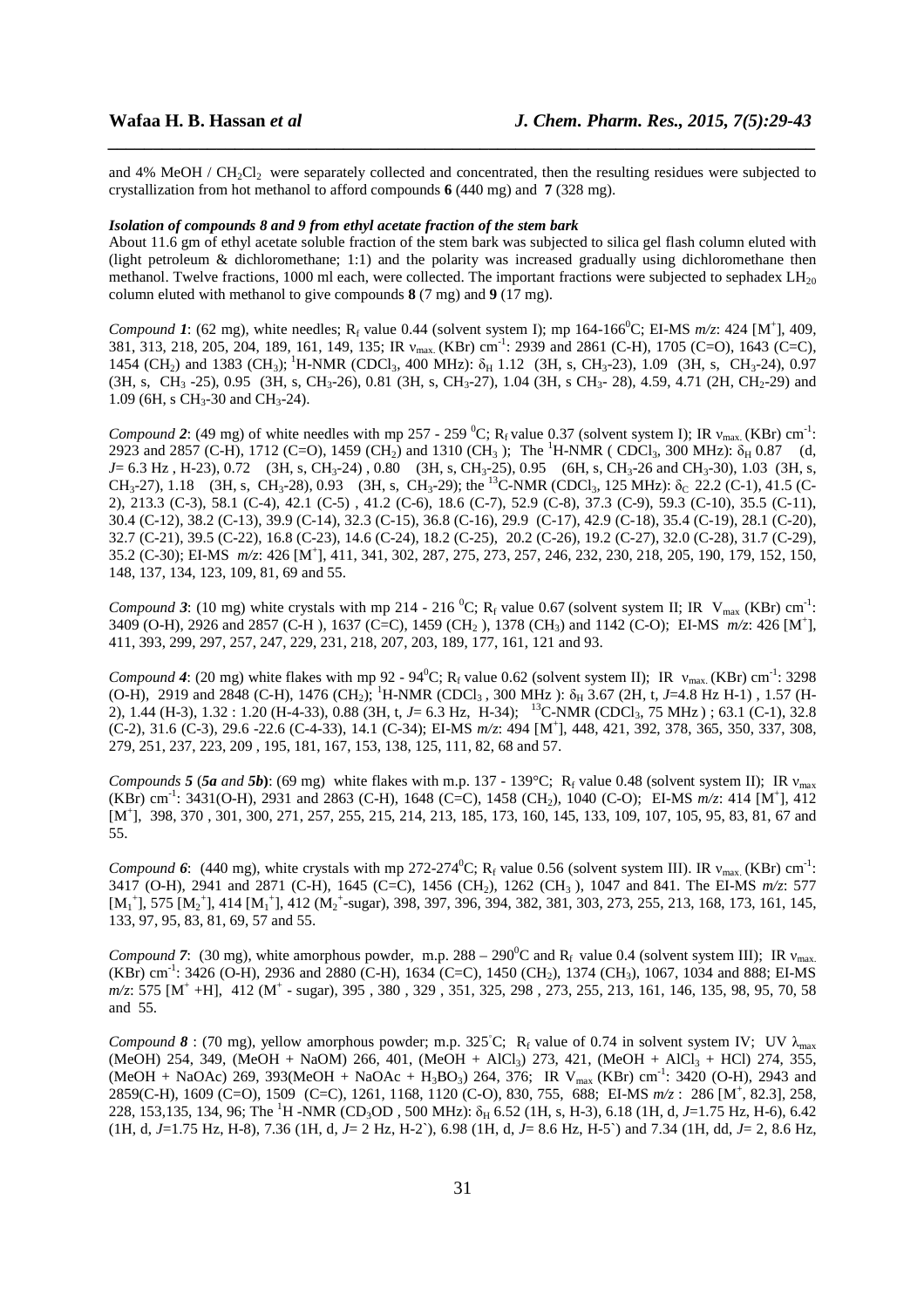H-6`); <sup>13</sup>C-NMR (CD<sub>3</sub>OD, 125 MHz):  $\delta_c$  160.0 (C-2), 103.1 (C-3), 182.5 (C-4), 158.1 (C-5), 101.9 (C-6), 165.0 (C-7), 101.8 (C-8), 164.7 (C-9), 103.0 (C-10), 118.5 (C-1`), 112.4 (C-2`), 145.7 (C-3`), 149.6 (C-4`), 115.9 (C- 5`) and  $122.3$  (C-6).

*\_\_\_\_\_\_\_\_\_\_\_\_\_\_\_\_\_\_\_\_\_\_\_\_\_\_\_\_\_\_\_\_\_\_\_\_\_\_\_\_\_\_\_\_\_\_\_\_\_\_\_\_\_\_\_\_\_\_\_\_\_\_\_\_\_\_\_\_\_\_\_\_\_\_\_\_\_\_*

*Compound 9*: (17 mg), yellow amorphous powder; mp 214-216<sup>0</sup>C; R<sub>f</sub> value of 0.49 in solvent systems V; UV  $\lambda_{\text{max}}$ (MeOH) 258, 358, (MeOH + NaOMe) 272, 409 (MeOH + AlCl<sub>3</sub>) 273, 427, (MeOH + AlCl<sub>3</sub> + HCl) 256, 358, (MeOH + NaOAc) 266, 384, (MeOH + NaOAc + H3BO3) 263, 378; IR Vmax (KBr) cm-1: 3374 (O-H), 2925 (C-H aromatic), 1653 (C=O), 1605 (C=C), 1501 (C=C), 1358, 1298, 1065 (C-O); The <sup>1</sup>H -NMR (CD<sub>3</sub>OD, 400 MHz):  $\delta_{\rm H}$ 6.21 (1H, brs H-6), 6.41 (1H, brs, H-8), 7.80 (1H, brs H-2`), 6.90 (1H, d, *J*= 8.4 Hz, H-5`) and 7.60 (1H, d, *J*= 8.4 Hz, H-6`), 5.10 (1H, d, *J*=7.6 Hz, H-1``), 3.46-3.53 (6H, m, 2``-H6``), 4.50 (1H, brs H-1``), 3.46-3.53 (4H, m, 2``- H5<sup>\*\*</sup>) and 1.30 (3H, brs, H-6<sup>\*\*</sup>); EI-MS  $m/z$  302 [M<sup>+</sup>], 286, 152, 150, 137, 135, 124, 118, 108, 96 and 57.

## *Acid hydrolysis of compounds 6 and 7*

Acid hydrolysis of compounds **6** and **7** was carried out and afforded glucose as the sugar residue which confirmed by co-chromatography with authentic sample.

## **GLC analysis of the fatty acids constituent and GLC/MS analysis of the unsaponifiable matter of the stem bark of** *A. lebbeck***:**

## *Saponification of light petroleum soluble fraction of the stem bark*

About 5.0 g of light petroleum soluble fraction of the stem bark was subjected to saponification process according to the method mentioned previously [14,15] to give 900 mg of unsaponifiable matter (USM) and 700 mg of fatty acids content**.** 

## *Preparation of fatty acid methyl esters*

Methylation of about 200 mg of fatty acids residue was carried out according to the previously reported method [15,16] to afford about 210 mg of fatty acids methyl esters.

## *GLC analysis of fatty acid methyl esters*

Gas liquid chromatography analysis of the fatty acids methyl esters was carried out against references of methyl esters of many fatty acids including capric, lauric, myristic , palmitic, palmitoleic, margaric, stearic, oleic and linoleic and arachidic. Identification of fatty acids methyl esters was carried out by comparison of the retention times of the fatty acid methyl esters with that of the authentic samples. The quantitative estimation was carried out by the peaks area measurement and the results were recorded in table (1).

## *Analysis of the unsaponifiable matter*

Analysis of the unsaponifiable matter was performed using GLC/MS. Identification of the different peaks were done by comparing the mass fragments of the isolated peaks with those of library reference (Wiley) and literature published data [15]. The results are summarized in table (2).

## **Qualitative and quantitative estimation of total phenolic and flavonoid contents of** *A. lebbeck stem bark*   **extracts:**

## *Quantitative estimation of the total phenolic contents of A. lebbeck stem bark extracts*

Spectrophotometric determination of the total phenolic content was carried out according to procedure reported in the European Pharmacopoeia, using the Folin-Ciocalteu colorimetric method [17-19]. Total phenolics were expressed as mg of gallic acid equivalents (mg GAE) /g of the extract.

## *Preparation of gallic acid standard calibration curve*

The standard stock solution was prepared by dissolving 30 mg of gallic acid in 100 ml distilled water at a final concentration of 300 µg/ml. This stock solution was serially diluted with distilled water to obtain the required concentration (equivalent to 1- 300  $\mu$ g/ml). An aliquot (0.5 ml) of each standard solution was mixed with 0.5 ml distilled water, 5 ml of Folin-Ciocalteu reagent (a mixture of phosphomolybdate and posphotungstate) and 4 ml of saturated sodium carbonate (75 gm/L). The absorbance of the resulting solution (blue) was measured after incubation for 2 hrs at  $\lambda_{\text{max}}$  765 nm (using a UV spectrophotometer) against blank similarly prepared except for replacing test solution by 0.5 ml distilled water. All sample manipulations were performed protected from light. For each concentration, four replicates were carried out and the average of the obtained absorbance was plotted versus the concentration (figure 1).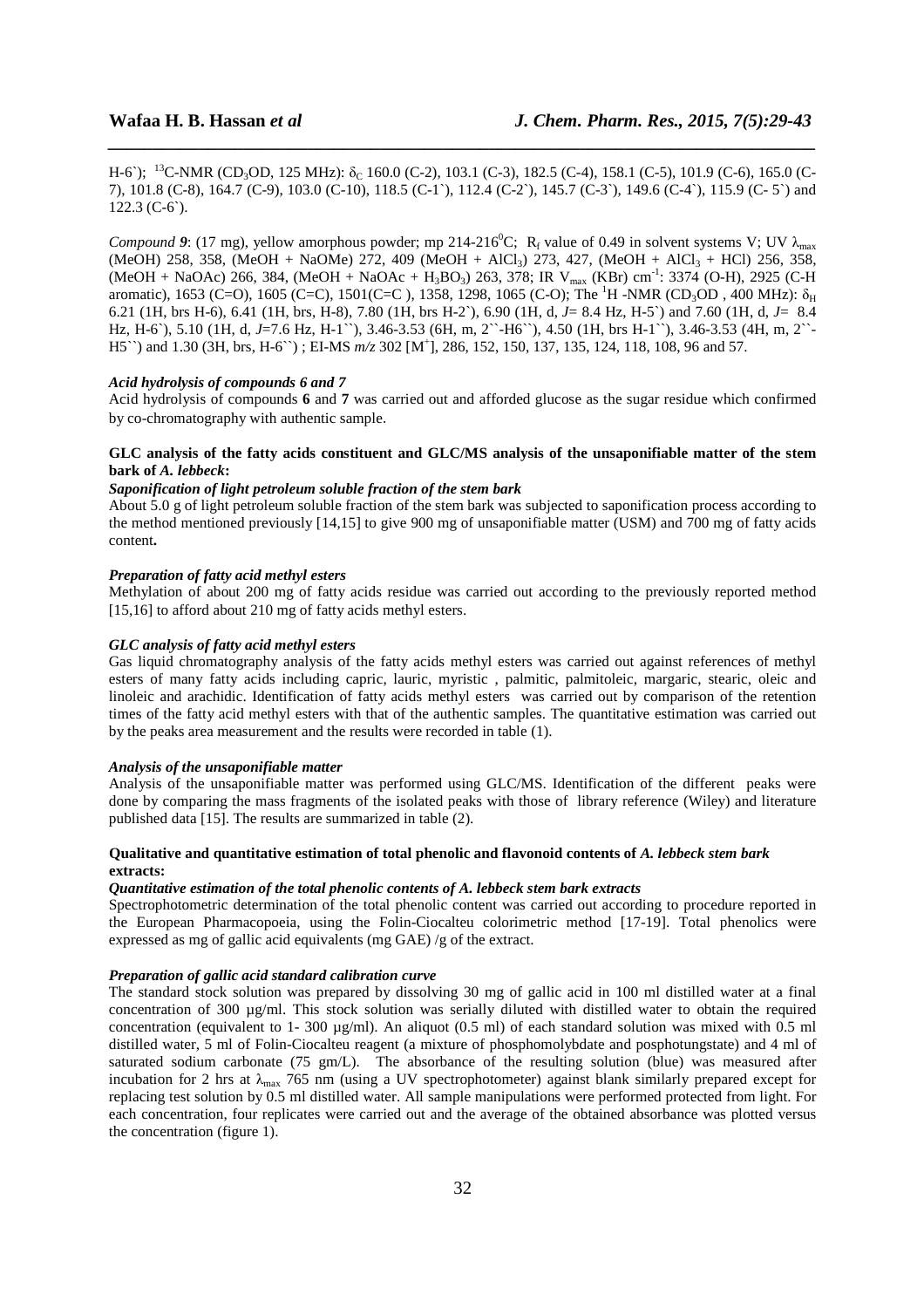#### *Estimation of the phenolic contents*

The total alcoholic extract and different fractions of *A. lebbeck* were dissolved in methanol at a concentration of 4 mg/ml. Each test solution was treated as mentioned before for the standard solution then the phenolic contents calculated as gallic acid was deduced from the pre-established calibration curve in figure 1, and the results were obtained and recorded in table (3).

*\_\_\_\_\_\_\_\_\_\_\_\_\_\_\_\_\_\_\_\_\_\_\_\_\_\_\_\_\_\_\_\_\_\_\_\_\_\_\_\_\_\_\_\_\_\_\_\_\_\_\_\_\_\_\_\_\_\_\_\_\_\_\_\_\_\_\_\_\_\_\_\_\_\_\_\_\_\_*

## *Quantitative estimation of the total flavonoids content of A. lebbeck stem bark extracts*

Spectrophotometric determination of the total flavonoid contents of the total alcoholic, ethyl acetate and butanol extracts of stem bark were carried out according to procedure that was modified from the method reported by Woisky and Nabavi [20, 21] using the aluminum chloride for determination of the flavonoids contents. Total flavonoids were expressed as mg of quercetin equivalents (mg quercetin/g of extract) and as mg of rutin equivalents (mg rutin/g of the extract).



**Figure 1: Calibration curve for standard gallic acid** 



**Figure 2: Calibration curves for standard quercetin (A) and rutin (B)** 

## *Preparation of quercetin and rutin standard calibration curves*

The standard stock solution was prepared by dissolving 30 mg of standard quercetin and 10 mg of standard rutin in 100 ml of 95% ethanol at a final concentration of 300 µg/ml and 100 µg/ml respectively. This stock solution was serially diluted with 95 % ethanol to obtain the required concentrations (equivalent to 50- 300 µg/ml and 12.5-100 µg/ml respectively). An aliquot (0.5 ml) of each standard solution was mixed with 1.5 ml 95% ethanol, 0.1 ml of 10 % (w/v) aluminum chloride, 0.1 ml of 1 M potassium acetate and 2.8 ml of distilled water. The absorbance of the resulting solution (yellow) was measured after incubation for 30 minutes at  $\lambda_{\text{max}}$  415 nm (using a UV spectrophotometer) against blank similarly prepared except for replacing aluminum chloride by the same volume of distilled water. All sample manipulations were performed protected from light. For each concentration, four replicates were carried out and the average of the obtained absorbance was plotted versus the concentration. The results were represented in figure (2).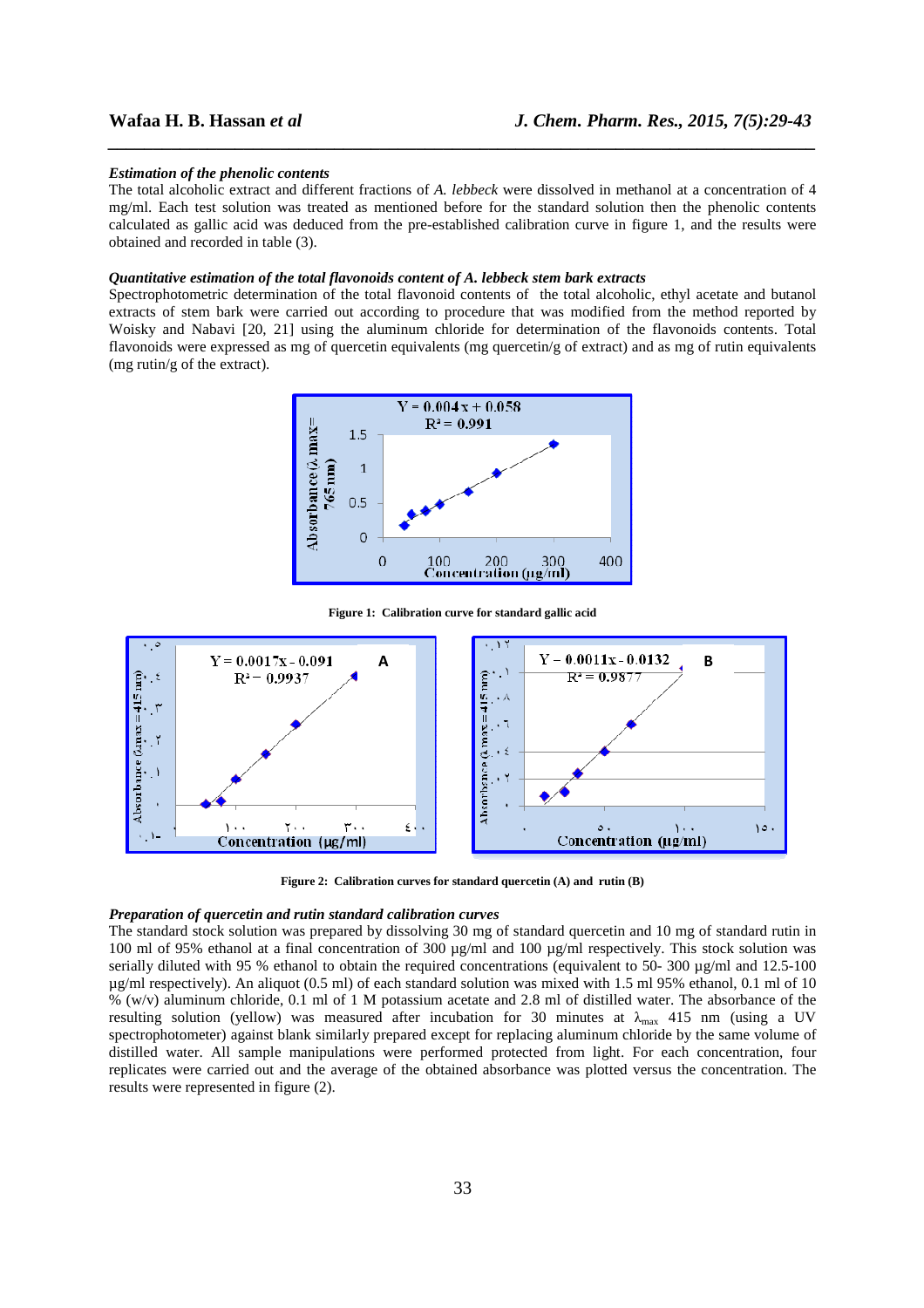## *Estimation of the total flavonoidal content of A. lebbeck stem bark extracts*

The total alcoholic extract and different fractions of *A. lebbeck* were dissolved in 95% ethanol at a concentration of 2 mg/ml. Each test solution was treated as mentioned before for the standard solution. The flavonoid contents calculated as quercetin (flavonoidal aglycone) and rutin (flavonoidal glycoside) equivalents were deduced from the pre-established calibration curves in figure (2) and measured as mg quercetin or rutin equivalent/ g extract. The absorbances and flavonoid contents of different fractions were shown in table (4).

*\_\_\_\_\_\_\_\_\_\_\_\_\_\_\_\_\_\_\_\_\_\_\_\_\_\_\_\_\_\_\_\_\_\_\_\_\_\_\_\_\_\_\_\_\_\_\_\_\_\_\_\_\_\_\_\_\_\_\_\_\_\_\_\_\_\_\_\_\_\_\_\_\_\_\_\_\_\_*

## *HPLC analysis of phenolic and flavonoidal compounds of A. lebbeck stem bark extracts*

According to the results obtained from the quantitative spectrophotometric analysis of total phenolics and flavonoidal contents, *A. lebbeck* plant is rich in phenolics and flavonoids. Therefore, study of phenolic and flavonoidal components of the total alcoholic extract, ethyl acetate and butanol fractions was carried out to identify their contents using HPLC technique and by the aid of series of standards phenolic and flavonoidal compounds. The results were reported in tables 5 and 6 respectively.

## **Biological Studies**

## **Biological activities of** *A. lebbeck* **stem bark extracts**:

Reviewing the current literature for the importance of *A. lebbeck* growing worldwide revealed many biological interests. The species growing in Egypt has not received attention. So the present study was undertaken to study analgesic, anti-inflammatory, antioxidant and antimicrobial activities of different extracts of *A. lebbeck*

## *Anti-inflammatory activity*

The anti-inflammatory activity of the total alcoholic extract of the stem bark of *A. lebbeck* on the rat paw edema induced by carrageenan (Sigma Aldrich) was studied using the hind paw oedema method [22]. Diclofenac sodium (Novartis) was used as reference standard. Twenty male albino rats weighing 200–220 gm were used in this study. The Faculty of Veterinary Medicine, Zagazig University, Egypt provided the experimental animals. All animals were held under standard laboratory conditions in the animal house of the Faculty of Pharmacy, Zagazig University at 27°C with 12/12 light-dark cycle. They were fed laboratory diet and water ad libitum. The rats were divided into three groups, five rats in each, the first group was served as control and was given gum acacia solution (7%). The second group received diclofenac sodium at the dose of 4 mg/kg. The third group was given the total alcoholic stem bark extract (120 mg/kg) suspended in 7% gum acacia. All treatments were administered by means of oral administration. Thirty minutes later, paw oedema was induced by subcutaneous injection of 0.1 ml carrageenan (1% suspention in saline) into the sub-plantar surface of the right hind paw of all animals. The left legs of hind paw were injected by 0.1ml normal saline. The hind paw diameter was measured, using a micrometer, just before the injection of carrageenan and 1, 2, 3, 4, 5 and 24 hr after the injection. The hind paw diameter was measured for each rat at each time interval and the mean thickness of oedema was calculated. Since the time course of the effect was followed, it was possible to use the cumulative anti-inflammatory effect during the whole observation period as the area under the curve (AUC). Because the AUC curve represents the integrated anti-inflammatory effect (variation of paw diameter) during the observation period, it then includes both the maximal response and the duration of action. The AUC relating variation of edema to time was obtained using the trapezoidal rule [23]. Total inhibition (TI, %) was obtained for each group and at each record, using the following equation:

TI  $(\% ) = [AUC control - AUC treat] \times 100/AUC control.$ 

Data were expressed as mean  $\pm$  standard error of mean (SEM) of five animals.

## *Analgesic activity*

#### *Materials and Methods*

The analgesic activity of the total alcoholic extract of the stem bark of *A. lebbeck* was determined using the acetic acid-induced writhing technique [24]. Acetic acid (0.6% solution in normal saline) 0.1 ml/10 g body weight of was used as an inducer for writhing. 18 Adult male mice weighing 20–25 g were used and Diclofenac sodium (Novartis) was used as reference standard. A sensitivity test for acetic acid was carried out one day before experiment as follows: each mouse was injected intra-peritoneally by 0.1 ml/10 g body weight of 0.6% of the acetic acid. Mice were observed for 15 min.; the response in animals manifested as a contraction of the abdominal muscles and stretching of hind limbs, the mouse that did writhing was considered as positive. After 24 hours of the sensitivity test, acetic-acid-sensitive mice were divided into three groups  $(n = 6)$ . The first group was given gum acacia mucilage (7%) intra-peritoneal and served as control, the second group received the total extract of the stem bark of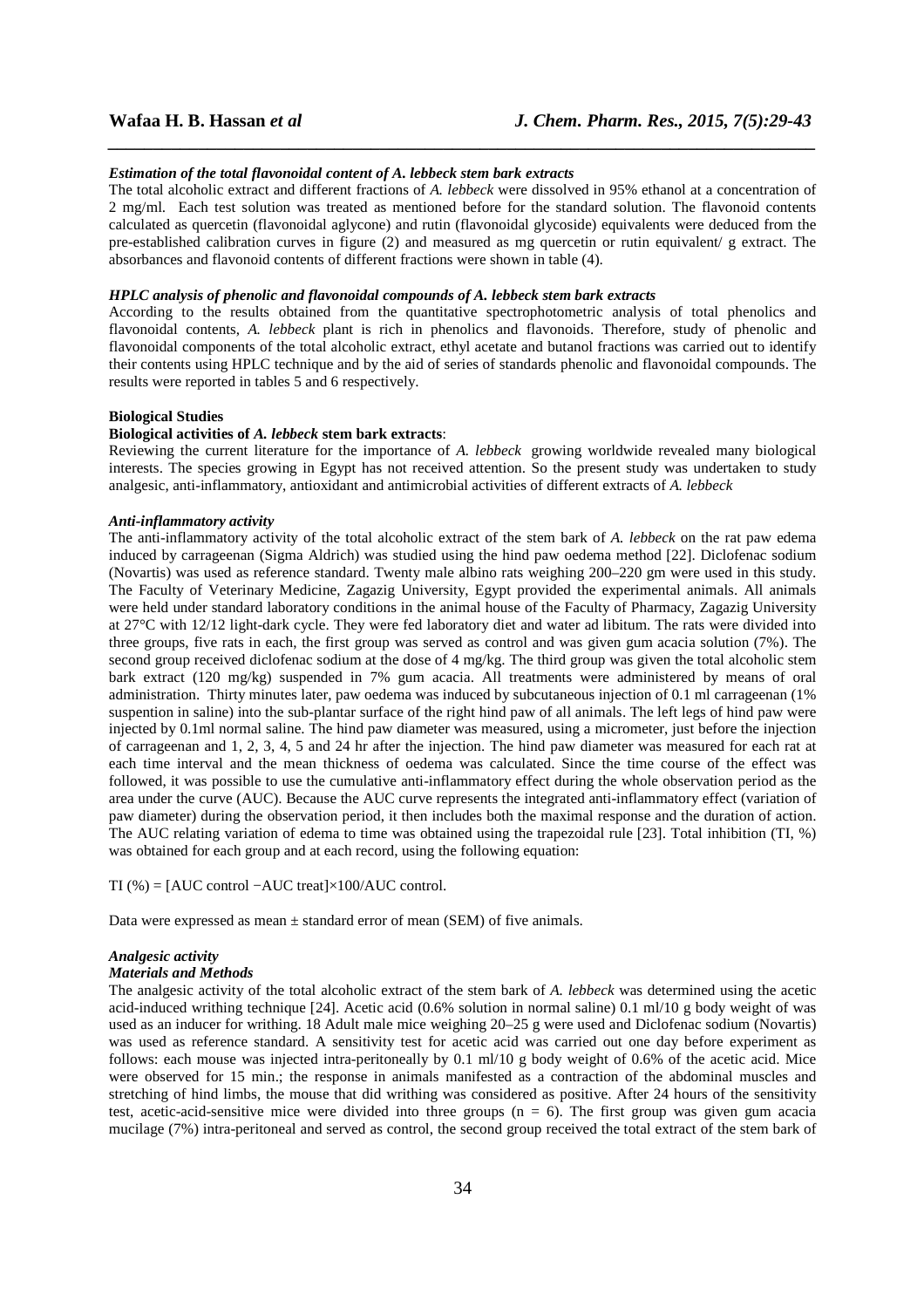*A. lebbeck*, suspended in 7% gum acacia, at a dose of 120 mg/kg orally and the third group received diclofenac sodium at a dose of 4 mg/kg orally. After one hour, acetic acid was injected and the number of writhes during the following 25 min. period in 5 min. intervals was counted.

*\_\_\_\_\_\_\_\_\_\_\_\_\_\_\_\_\_\_\_\_\_\_\_\_\_\_\_\_\_\_\_\_\_\_\_\_\_\_\_\_\_\_\_\_\_\_\_\_\_\_\_\_\_\_\_\_\_\_\_\_\_\_\_\_\_\_\_\_\_\_\_\_\_\_\_\_\_\_*

## *Anti-oxidant activity (DPPH free radical scavenging activity)*

The method of Ratty [25] was used. One hundred  $\mu$ L of each extracts (10 mg extract/10 ml methanol) was added to 3 ml of 0.1 mM DPPH methanolic solution. After incubation period of 30 min. at room temperature, the absorbance was determined against a control at λmax 517 nm. Ascorbic acid was used as a positive control. All the determinations were performed in four replicates and averaged. Percentage of antioxidant activity of free radical DPPH was calculated as follow:

DPPH scavenging activity % = 100- $\{[(A_{\circ}-A_1)/A_{\circ}] \times 100\}$ 

Where  $A<sub>∘</sub>$  is the absorbance of the blank sample and  $A<sub>1</sub>$  is the absorbance of tested extract.

## *Antimicrobial activity*

Cup-plate method [26] was used to detect the preliminary antimicrobial activity of the total alcoholic extract, light petroleum and chloroform fractions of stem bark. The samples were dissolved in dimethyl formamide (DMF) at concentration of 100 mg/ml. The nutrient agar or Saburaud's agar were seeded by about  $10^6$  microbial cells. Gram +ve bacteria (*Staph. aureus* ATCC 6538, *Staphylococcus aureus* ATCC 12228 and *Staph. epidermidis* ATCC 12228) and Gram –ve bacteria (*Pseudomonas aeruginosa* ATCC 27853, *Escherichia. coli* ATCC 10536 and *Escherichia. coli* ATCC25922) as well as fungi (*Aspragillus niger* ATCC 16404 and *Candida albicans* ATCC 10231) are standard strains obtained from the Department of Microbiology, Faculty of Pharmacy, Zagazig University and used as tested microorganisms. Each cup was filled by about  $100 \mu$  from each extract ( $100 \text{ mg/ml}$ ). Amoxycillin and Amphotericin B (5 mg/ml) were used as standard antibacterial and antifungal, respectively. The plates were incubated overnight at 37˚C for bacteria and at 30˚C for fungi. Zones of inhibition were measured (mm) and recorded in table (10).

## *Cytotoxic activity*

HePG-2 (Hepatocarcinoma), HCT-11 6 (Colon carcinoma),HEP-2 (Larynx carcinoma), HELA (Cervical carcinoma) and MCF-7 (Breast carcinoma) cell lines were obtained from American Type Culture Collection (ATCC, Rockville, MD). The cells were grown as mono-layers in growth RPMI-1640 medium supplemented with 10% inactivated fetal calf serum and 50µg/ml gentamycin. The monolayers of 10,000 cells adhered at the bottom of the wells in a 96-well microtitre plate incubated for 24 hr at  $37^{\circ}$ C in a humidified incubator with 5% CO<sub>2</sub>. The monolayers were then washed with sterile phosphate filtered saline (0.01 M pH 7.2) and simultaneously the cells were treated with 100ul from different dilutions of the test sample in fresh maintenance medium and incubated at  $37^{\circ}$ C. A control of untreated cells was made in the absence of the test sample. Six wells were used for each concentration of the test sample. The observation under the inverted microscope was recorded every 24 hr. The number of the surviving cells was determined by staining the cells with crystal violet followed by cell lysing using 33% glacial acetic acid and read the absorbance at λmax 490 nm using ELISA reader (SunRise TECAN, Inc, USA) after well mixing. The absorbance values from untreated cells were considered as 100 % proliferation. The number of viable cells was determined using ELISA reader as previously mentioned before and the percentage of viability was calculated as:

## $[1-(ODt/ODc)] \times 100 \%$

Where, ODt : optical density of wells treated with the test sample. ODc : optical density of untreated cells

The LD50 value, which reduce the cell number by 50%, was determined from dose response curve.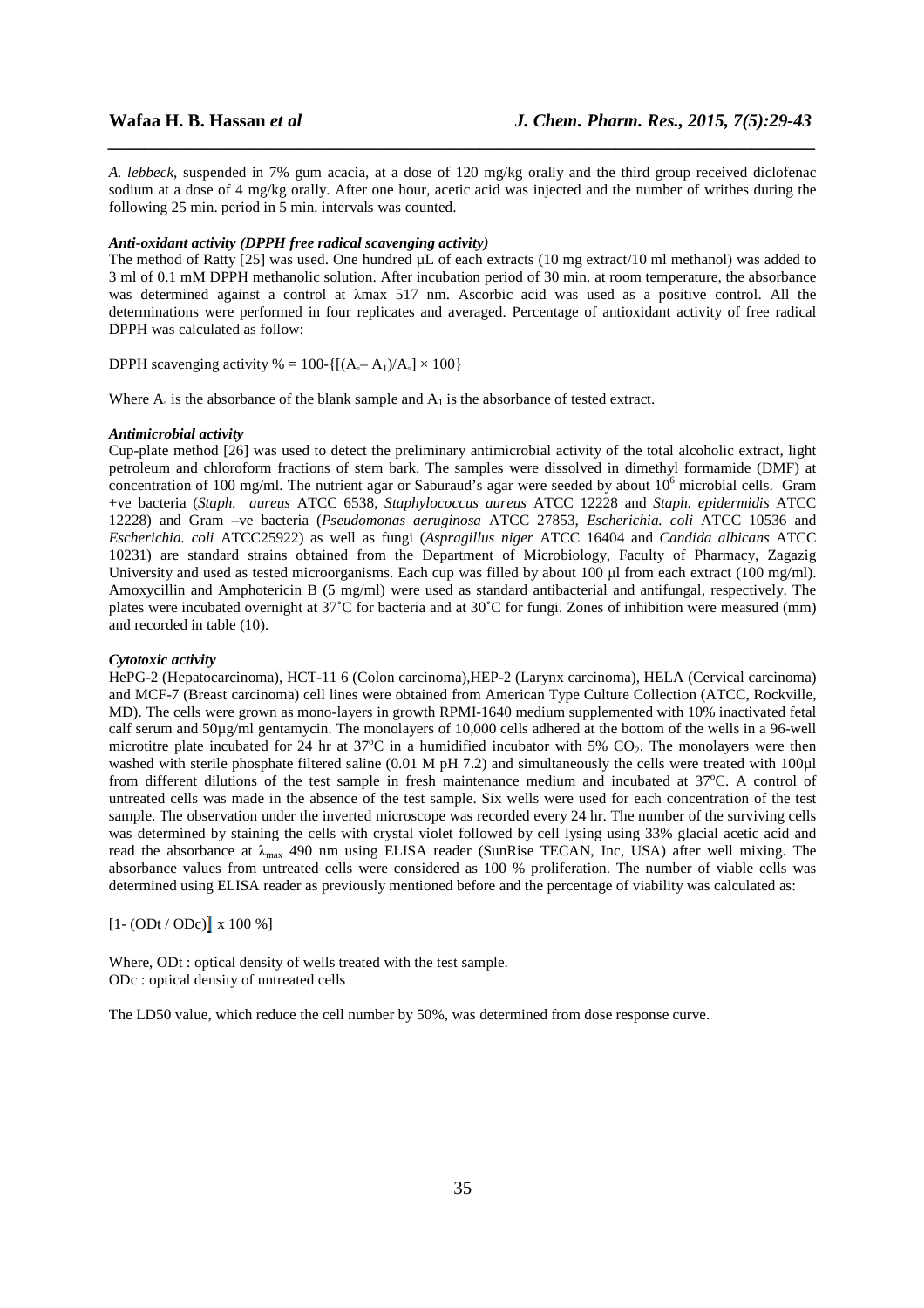# *\_\_\_\_\_\_\_\_\_\_\_\_\_\_\_\_\_\_\_\_\_\_\_\_\_\_\_\_\_\_\_\_\_\_\_\_\_\_\_\_\_\_\_\_\_\_\_\_\_\_\_\_\_\_\_\_\_\_\_\_\_\_\_\_\_\_\_\_\_\_\_\_\_\_\_\_\_\_* **RESULTS AND DISCUSSION**

#### **Structure elucidation of the isolated compounds:**

### *Compounds 1-3*

The physical and chemical data of compounds **1-3** suggested steroidal or triterpenoidal compounds (Cook 1961), their IR spectra revealed the presence of peaks for  $(\overrightarrow{CH_2})$  and  $(\overrightarrow{CH_3})$ , in addition to sharp peaks around 1700 cm<sup>-1</sup> (for C=O, compounds 1 and 2), and 3409 cm<sup>-1</sup> (for O-H, compound 3) suggesting saturated steroid or triterpenoid ketone for compounds **1** and **2** and indicating the presence of secondary hydroxyl group in compound **3** ([16, 27].The EI-MS spectra of compounds 1-3 showed molecular ion peaks at  $m/z$  424 (C<sub>30</sub>H<sub>48</sub>O),  $m/z$  426 (C<sub>30</sub>H<sub>50</sub>O) and  $m/z$  426 (C<sub>30</sub>H<sub>50</sub>O) for compounds 1-3 respectively with fragmentation pattern characteristic for saturated pentacyclic triterpenes [28]. By comparing the spectral data of compounds **1-3** with the available literature [12, 29, 30] and direct comparison with authentic samples (mp, Co-TLC), compounds **1-3** were identified as lupenone, friedelin and lupeol respectively. Compounds **1-3** were previously isolated from *A. lebbeck* [12].

## *Compound 4*

The IR spectrum of compound 4 revealed the presence of broad peak at 3298 cm<sup>-1</sup> (-OH), 2919 and 2848 cm<sup>-1</sup> for (CH<sub>2</sub>) stretching and 1467 (CH<sub>2</sub>) bending. The EI-MS spectrum of compound 4 showed a molecular ion peak at  $m/z$ 494 [M<sup>+</sup>] corresponding to molecular formula  $C_{34}H_{71}O$ . The mass peak at  $m/z$  448 [M<sup>+</sup>-18-28]. Losses of several 14 mass units  $(CH<sub>2</sub>)$  revealed the presence of long chain hydrocarbon. By comparing the previously mentioned data with the available literature, compound **4** was proved to be sapiol. According to the available literature, sapiol was isolated before from *A. lebbeck* [11].

## *Compounds 5 and 6*

The physical properties and colour reactions of compounds **5** and **6** suggested steroidal or triterpenoidal skeletons [31] IR spectra of compounds **5** and **6** showed that the two compounds are closely related to each other and displayed the presence of absorption bands for bonded (OH) group, together with C-O stretching. Furthermore the mass spectrum of compound **5** showed identical fragmentation pattern for the steroidal nucleus with two distinct parent ions at *m/z* 414 (**5**a, *β*-sitosterol) and at *m/z* 412 (**5**b, stigmasterol), while that compound **6** showed two distinct parent ions at *m/z* 577and at *m/z* 575 with 163 mass unit difference indicating the presence of glucose unit in compound **6** which was confirmed by acid hydrolysis. The previous data beside the significant difference in polarity of compounds **5** and  $\bf{6}$  R<sub>f</sub> value (R<sub>f</sub> 0.8 and 0.68 respectively, solvent system III) meaning that compound  $\bf{6}$  is glucosidic derivative of compound **5**. From the previously mentioned data and through direct comparison of (MS, IR, mp and Co TLC) with authentic samples, compound **5** (**5** a and **5** b) and **6** (**6**a and **6**b) were proved to be phytosterol and phytosterol glucoside respectively. According to the available literature, this is the first report about the isolation of compound **6** from *A. lebbeck.*

## *Compound 7 stigmasterol glucoside*

By comparing the IR and MS data, TLC and mp of compound **7** with authentic sample, compound **7** was identified as stigmasterol-3-*O*-glucoside.

## *Compound 8*

The IR spectrum of compound 8 showed a hydroxyl stretching band at 3420 cm<sup>-1</sup> and band at 1609 cm<sup>-1</sup> for carbonyl group. Compound **8** was recognized as flavone compound from its UV absorption maxima at 349 nm (band I) and 254 nm (band II) [32]. The position of the hydroxyl groups on the skeleton was established to be at 5, 7, 3` and 4` positions by the UV shifting reagents. where sodium methoxide showed bathochromic shift (52 nm, band I, OH-4`), aluminum chloride caused a bathochromic shift (72 nm, band I, OH-4`, 3`, 5). Aluminum chloride /HCl caused hypsochromic shift (1 nm) for band I and (20 nm) for band II confirmed the presence of 5, 3` & 4`hydroxy groups. Sodium acetate spectrum exhibited (10 nm) bathochromic shift for band II, indicating the presence of free 7-hydroxyl group. The EI-MS spectrum exhibited a molecular ion at  $m/z$  286 [M<sup>+</sup>] with fragments at  $m/z$  258 [M<sup>+</sup>-CO], 153 [benzoyl moiety of ring **A**] and 135 [for cinnamoyl moiety of ring **B**]. <sup>1</sup>H NMR spectrum showed the signals of ABX spin system of ring **B** at  $\delta_H$  7.36 (1H, d, *J*=2 Hz), 7.34 (1H, dd, *J*=, 8.6, 2 Hz) and 6.98 (1H, d,  $J=8.6$  Hz) for H-2<sup>\*</sup>, H-6<sup>\*</sup> and H-5 respectively. It also showed a singlet signal at  $\delta_H$  6.52 for H-3. The other two protons were at  $\delta_H$  6.42 (1H, d, *J*=1.7 Hz) and 6.18 (1H, d, *J*=1.7 Hz) for H-8 and H-6 respectively. The <sup>13</sup>C NMR spectra showed the carbonyl signal at  $\delta_C$  182.7 (C-4) and C-3 signal at  $\delta_C$  103.1. The oxygen containing carbons showed the downfield signals at  $\delta_c$  165.0 (C-7), 164.7 (C-9), 160.0 (C-2), 158.1 (C-5), 149.6 (C-4<sup>x</sup>) and 145.7 (C-3`) for oxygen carrying carbons. By comparison of UV, IR, MS and <sup>1</sup>H & <sup>13</sup>C-NMR of compound **8** with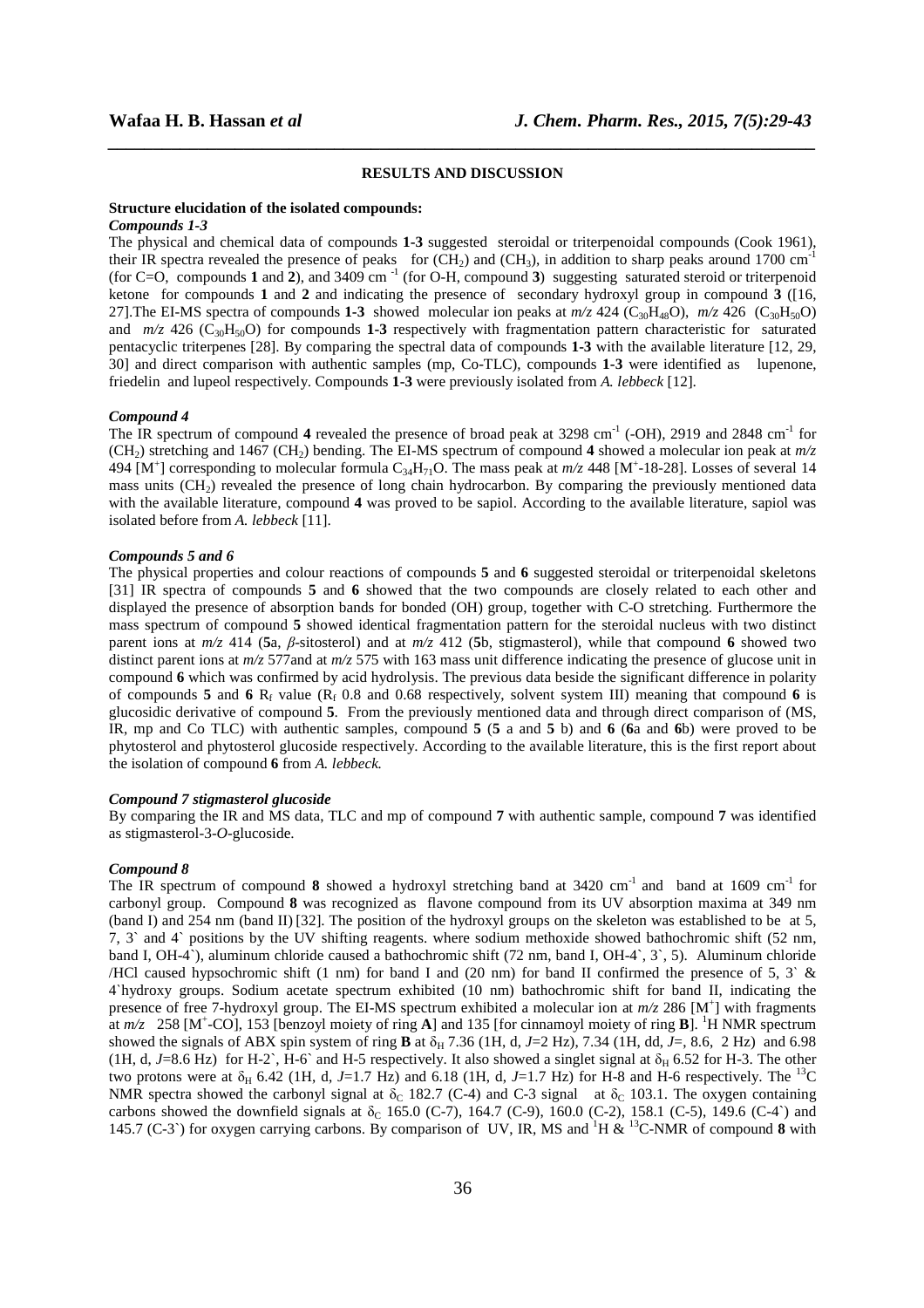literature [32] compound **8** could be identified as 3', 4', 5, 7-tetrahydroxyflavone (luteolin). It is isolated for the first time from *A. lebbeck*.

*\_\_\_\_\_\_\_\_\_\_\_\_\_\_\_\_\_\_\_\_\_\_\_\_\_\_\_\_\_\_\_\_\_\_\_\_\_\_\_\_\_\_\_\_\_\_\_\_\_\_\_\_\_\_\_\_\_\_\_\_\_\_\_\_\_\_\_\_\_\_\_\_\_\_\_\_\_\_*



**Figure 3: Structures of compounds 1-9** 

## *Compound 9*

The UV spectrum of compound 9 showed λ<sub>max</sub> at 358 and 258 nm suggesting flavonol structure [32]. The IR spectrum (KBr) indicated the presence of hydroxyl group as broad band at  $3374 \text{ cm}^{-1}$ , C-O stretching band at 1065  $\text{cm}^{-1}$ , aromatic =C-H (Peaks at 2925 cm<sup>-1</sup>) and conjugated carbonyl group (absorption band at 1653 cm<sup>-1</sup>). The EI-MS spectrum exhibited the molecular ion of aglycon at  $m/z$  302 [M<sup>+</sup>] with fragments at  $m/z$  152, 150, 137, 135, 108 and 57 which corresponding to the fragmentation pattern of quercetin. The <sup>1</sup>H NMR showed the presence of two *meta*-coupled aromatic protons at  $\delta_H$  6.21 (*brs*) and  $\delta_H$  6.41 (*brs*) assigned to H-6 and H-8 respectively. The rest of aromatic protons were assigned for ring-B protons at  $\delta_H$  7.89 (*brs*) assigned to H-2', doublet at  $\delta_H$  7.6 (*d, J*= 8.4) assigned to H-6', and an *ortho*-coupled proton at  $\delta_H$  6.91 (*d*, *J*= 8.4 Hz) assigned to H-5'. Two anomeric protons signals at  $\delta_H$  5.12 (d, *J*= 7.6 Hz) and  $\delta_H$  4.53 (*brs*) indicating the presence of glucose and rhamnose as sugar moieties respectively. The presence of rhamnose was further confirmed by the signal of terminal methyl appeared as broad singlet at  $\delta_H$  1.30 (3H). The identification of compound **9** was confirmed by Co TLC with authentic rutin. It was separated before from *A. lebbeck* [13].

## **Results of analysis of fatty acid methyl ester and unsaponifiable matter of** *A. lebbeck*

## *1- Results of GLC analysis of fatty acid methyl esters:*

From the results shown in table (1) it could be concluded that thirteen fatty acids methyl esters were detected in *A. lebbeck* stem bark, ten fatty acids were identified and constitute 91.442 %. Six fatty acids (capric, lauric, myristic, palmitic, margaric and arachidic) represent the saturated fatty acids which comprise about 60.17 % of the total analyzed fatty acids. The monounsaturated fatty acid (palmiteolic and oleic) represents 22.365 % of the total fatty acid contents. The diunsaturated fatty acid (linoleic) represents 8.887 % of the total fatty acid contents. Palmitic (33.959 %), Myristic (19.808 %), and Oleic (14.685 %) are the major fatty acids.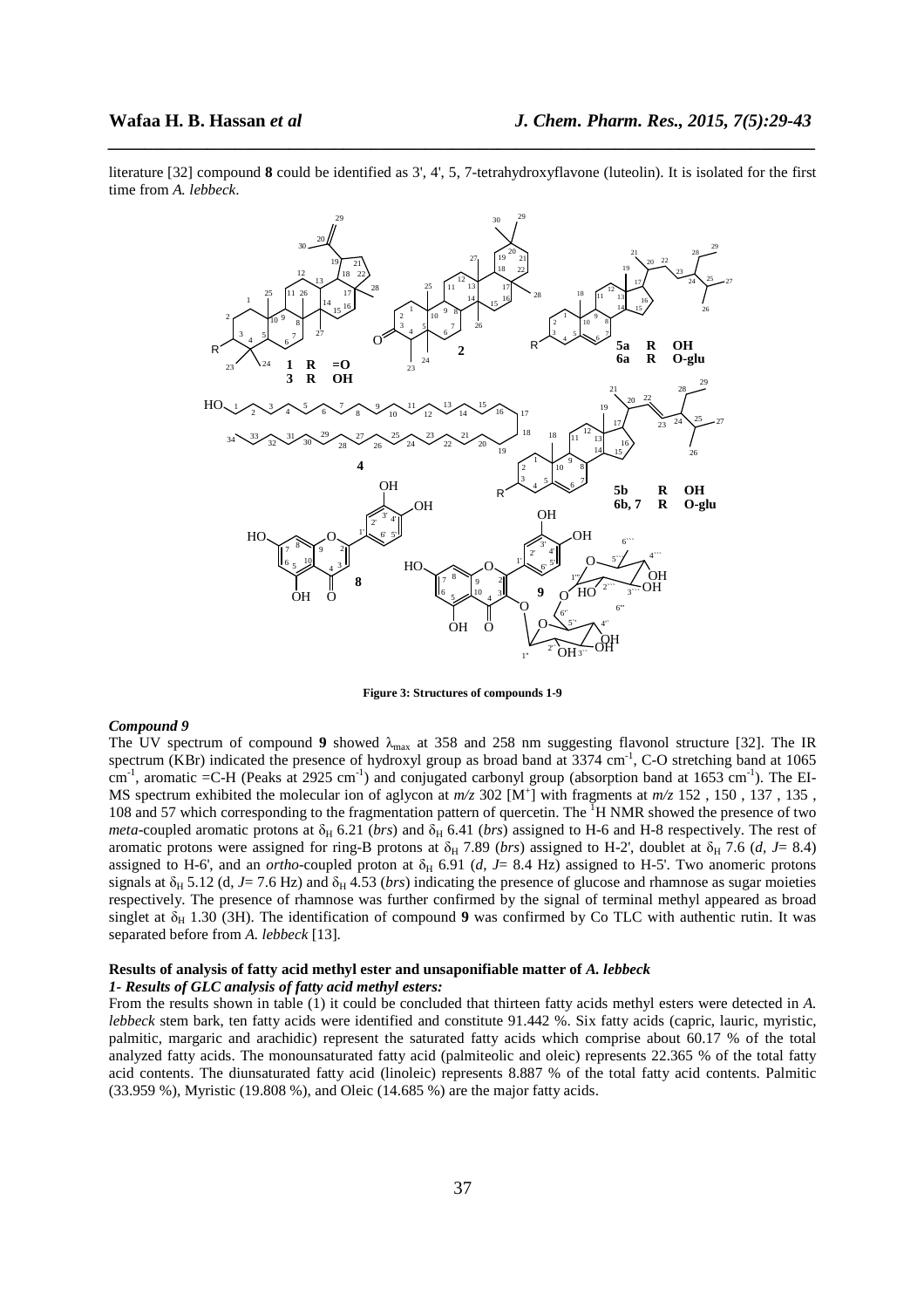## *2- Results of GLC / MS analysis of the unsaponifiable matter:*

From table (2), nineteen compounds were identified constituting 55.8% of the total unsaponifiable matter. The identified compounds are: pentadecane (0.53 %), hexadecane (0.84 %), heptadecane (0.73%), 6,10,14 trimethylpentadecanone (4.96 %), nonadecane (0.58 %), eicosane (1.60), phytol (6.53 %), 1-octadecanol(6.19%), 1cycloeicosane (3.96 %), cyclotetracosane (0.33%), 9-hexacosene (1.33%), cyclooctacosane (0.73%), stigma-5, 22 dien-3-ol (0.51%), *β*- sitosterol – stigmasterol mixture (2.39%), 3-keto-urs-12-ene (1.10%), *β*-amyrene (4.38%), lupenone (10.31%), lup-20 (29)-en-3-ol (7.50%), friedelin (1.57%). Sterols and triterpenes constitute about 24.76 % of unsaponifiable matters where the lupenone is the major constituent.

*\_\_\_\_\_\_\_\_\_\_\_\_\_\_\_\_\_\_\_\_\_\_\_\_\_\_\_\_\_\_\_\_\_\_\_\_\_\_\_\_\_\_\_\_\_\_\_\_\_\_\_\_\_\_\_\_\_\_\_\_\_\_\_\_\_\_\_\_\_\_\_\_\_\_\_\_\_\_*

Table (1): Results of GLC analysis of fatty acid methyl esters from the light petroleum fraction of the stem bark of *A. lebbeck* 

| <b>Retention</b><br><b>Time</b> | Area % | No. of Carbon: Double Bond | <b>Systematic Name</b> | <b>Trivial</b><br><b>Name</b> |
|---------------------------------|--------|----------------------------|------------------------|-------------------------------|
| 9.033                           | 0.17   | 10:0                       | Decanoic               | Capric                        |
| 10.370                          | 2.313  | Unidentified               |                        |                               |
| 10.628                          | 1.690  | 12:0                       | Dodecanoic             | Lauric                        |
| 11.482                          | 19.808 | 14:0                       | Tetradecanoic          | Myristic                      |
| 12.335                          | 33.959 | 16:0                       | Hexadecanoic           | Palmitic                      |
| 13.182                          | 7.680  | 16:1                       | Cis-9- hexadecanoic    | Palmitoleic                   |
| 13.912                          | 1.138  | Unidentified               | ------------           | --------                      |
| 14.983                          | 1.107  | 17:0                       | Heptadecanoic          | Margaric                      |
| 15.533                          | 4.044  | 18:0                       | Octadecanoic           | Stearic                       |
| 16.05                           | 14.685 | 18:1                       | Cis-9-octadecanoic     | Oleic                         |
| 17.017                          | 1.081  | Unidentified               |                        |                               |
| 17.313                          | 8.887  | 18:2                       | 9,12-Octadecadienoic   | Linoleic                      |
| 20.195                          | 1.220  | 20:0                       | Eicosanoic             | Arachidic                     |

**Results of quantitative estimation of total phenolic and flavonoidal contents of** *stem bark extracts of A. lebbeck* The quantitative estimation of total phenolic and flavonoidal contents of the total alcoholic extract, ethyl acetate and butanol fractions of stem bark of *A. lebbeck* showed that the plant is rich in phenolic and flavonoidal compounds according to the data shown in tables  $(3 \& 4)$  and the maximum phenolic and flavonoid contents were found to be in the ethyl acetate fraction at concentrations of  $104.9007 \pm 0.233$  mg GAE/g for phenolics, 165  $\pm$  0.294 mg quercetin equivalent /g and 219.409  $\pm$  0.525 mg rutin equivalent /g extract for flavonoids. It is well known that the plant flavonoids and phenols in general, are highly effective free radical scavenging and antioxidants. Polyphenolics and flavonoids are used for the prevention and cure of various diseases which are mainly associated with free radicals and this interprets the antioxidant effect of ethyl acetate is higher than that of total alcoholic extract.

**Table (2): Results of GLC/MS analysis of the unsaponifiable matter of** *A. lebbeck* 

| No. | <b>Compound Name</b>           | Rt    | Area % | No. | <b>Compound Name</b>                       | Rt    | Area % |
|-----|--------------------------------|-------|--------|-----|--------------------------------------------|-------|--------|
|     | Pentadecane                    | 16.64 | 0.53   | 11  | Cyclotetracosane                           | 31.66 | 0.33   |
| 2   | Hexadecane                     | 18.26 | 0.84   | 12  | 9-Hexacosene                               | 34.34 | 1.33   |
| 3   | Heptadecane                    | 19.79 | 0.73   | 13  | Cyclooctacosane                            | 38.14 | 0.73   |
| 4   | Unidentified                   | 21.19 | 13.85  | 14  | Stigma-5,22-dien-3-ol                      | 42.79 | 0.51   |
| 5   | 6,10,14trimethyl Pentadecanone | 21.96 | 4.96   | 15  | $\beta$ - sitosterol, stigmasterol mixture | 44.89 | 2.39   |
| 6   | Nonadecane                     | 22.58 | 0.58   | 16  | 3-Keto-urs-12-ene<br>$(\alpha$ -amirenone) | 45.17 | 1.10   |
|     | Eicosane                       | 22.85 | 1.60   | 17  | $\beta$ - Amyrin                           | 45.89 | 4.38   |
| 8   | Phytol                         | 25.44 | 6.53   | 18  | Lupenone                                   | 47.03 | 10.31  |
| 9   | Octadecanol                    | 27.45 | 6.19   | 19  | Lup-20 $(29)$ -en-3ol                      | 48.09 | 7.50   |
| 10  | 1-Cycloeicosane                | 29.60 | 3.69   | 20  | Friedelin                                  | 48.38 | 1.57   |

**Results of qualitative estimation of total phenolic and flavonoidal contents of** *stem bark extracts of A. lebbeck*  The results of the HPLC analysis of phenolic contents of total alcoholic extract, ethyl acetate and butanol fractions of *stem bark of A. lebbeck* were recorded in table (5) and revealed the presence of 24 identified compounds representing 15.5 % and 26.0% of the total composition of the total alcoholic extract and the ethyl acetate fraction respectively. e-Vanillic acid represented the major compound in the ethyl acetate and butanol fractions at concentrations of 15079.44 ppm and 2512.53 ppm respectively, while syringic acid represented the major compound in total alcoholic extract at concentration of 3252.61 ppm. In addition, the results of the HPLC analysis of flavonoidal contents of the total alcoholic extract, ethyl acetate and butanol fractions of *A. lebbeck* stem bark were reported in table 6 and showed the presence of 12 identified compounds representing 9.34 %, 25.7 % and 30.5 % of the total composition of the fractions respectively. Luteolin followed by quercetrin and rutin represent the major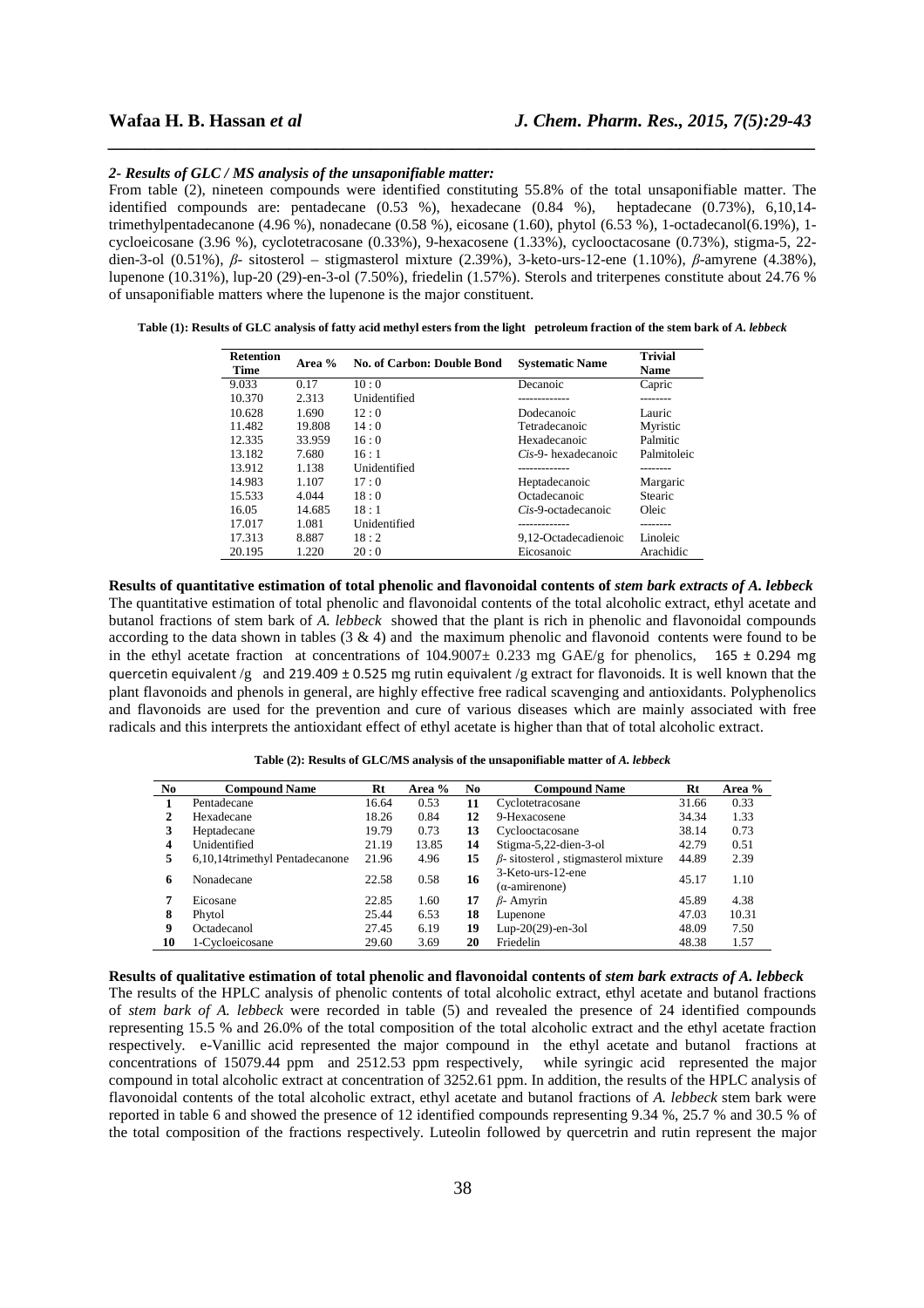compounds found in the ethyl acetate fraction, while hesperidine followed by luteolin are the major compounds in the *n*- butanol fraction. On the other hand, rutin followed by hesperidin are the major compounds in the total alcoholic extract. The compounds were identified by comparing the retention time of their peaks to the retention time of a series of authentics of phenolics and flavonoids injected under the same conditions of the experiment.

*\_\_\_\_\_\_\_\_\_\_\_\_\_\_\_\_\_\_\_\_\_\_\_\_\_\_\_\_\_\_\_\_\_\_\_\_\_\_\_\_\_\_\_\_\_\_\_\_\_\_\_\_\_\_\_\_\_\_\_\_\_\_\_\_\_\_\_\_\_\_\_\_\_\_\_\_\_\_*

**Table (3): Results of total phenolics as gallic acid equivalent of total alcoholic extract, ethyl acetate and butanol fractions of** *A. lebbeck* **stem bark** 

| <b>Plant extract</b>           | Absorbance          | Total phenolics mg GAE/g extract |
|--------------------------------|---------------------|----------------------------------|
| <b>Total alcoholic extract</b> | $317.450 \pm 0.005$ | $63.490 \pm 1.048$               |
| <b>Ethyl acetate fraction</b>  | $524.503 \pm 0.006$ | $104.901 \pm 1.420$              |
| <b>Butanol fraction</b>        | $167.139 \pm 0.001$ | $33.428 + 0.232$                 |

**Table (4): Results of total flavonoids as quercetin and rutin equivalent contents of total alcoholic extract, ethyl acetate and butanol fractions of** *A. lebbeck* **stem bark** 

| <b>Plant extract</b>          | Absorbance          | Total flavonoids mg quercetin/g extract | Total flavonoids mg rutin/g extract |
|-------------------------------|---------------------|-----------------------------------------|-------------------------------------|
| Total alcoholic               | $0.0015 + 0.0013$   | $27.205 + 0.588$                        | $6.681 + 0.174$                     |
| <b>Ethyl acetate fraction</b> | $0.4695 \pm 0.0005$ | $165 + 0.294$                           | $219.409 + 0.525$                   |
| <b>Butanol fraction</b>       | $-0.00175+0.0005$   | $26.25 + 0.416$                         | $5.205 + 0.454$                     |

## *Results of biological activities of stem bark extracts of A. lebbeck Anti-inflammatory and analgesic activities*

As shown in table 7 and figure 4 the intradermal injection of 0.1 ml carrageenan (1%) in the rat hind paw significantly increased the paw thickness in all specified time points. On the other hand, oral pretreatment with *A. lebbeck* stem bark extract at a dose of 120 mg/kg significantly decreased rats hind paw edema thickness compared to control group. In addition the results obtained from AUC calculation show that *A. lebbeck* stem bark extract (120 mg/kg) has reasonable anti-inflammatory activity. The results presented in table (8) and figure (5) illustrate the strong analgesic activity of the total alcoholic extract of the stem bark of *A. lebbeck* following their oral injection at a dose level of 120 mg/kg body weight of mice. The extract achieved an obvious pain relieving effect represented in a significant decrease in the total number of writhes produced by acetic acid injection compared to control group. Moreover, the analgesic effect of the extract against acetic acid-induced writhing is more potent than the effect produced by standard. These results open the field for more experiments to provide the extract as a natural and effective alternative to commercial NSAIDs used as analgesics avoiding their side effects. The strong analgesic and moderate anti inflammatory activities of the stem bark of *A. lebbeck* may be due to the presence of steroids and steroidal glycosides such as *β*- sitosterol -stigmasterol mixture, *β*-sitosterol-3-*O*- glucoside and stigmasterol -3-*O*glucoside [33].

| Table (5): Results of HPLC analysis of phenolic constituents of total alcoholic extract, ethyl acetate and n-butanol fractions of A. lebbeck |
|----------------------------------------------------------------------------------------------------------------------------------------------|
| stem bark                                                                                                                                    |

| <b>Identified</b>  | Phenolic contents in ppm  |                  |          |                                       |                           |                         |         |  |  |
|--------------------|---------------------------|------------------|----------|---------------------------------------|---------------------------|-------------------------|---------|--|--|
| <b>Compounds</b>   | <b>Total</b><br>alcoholic | Ethyl<br>acetate | But. fr. | <b>Identified</b><br><b>Compounds</b> | <b>Total</b><br>alcoholic | <b>Ethyl</b><br>acetate | But. Fr |  |  |
| <b>Syringic</b>    | 3252.61                   | 3806.16          | 388.92   | Caffeine                              | 117.32                    | 45.44                   | 107.03  |  |  |
| Pyrogallol         | 535.19                    | 517.63           | 173.04   | Ferulic                               | 117.13                    | 74.54                   | 80.96   |  |  |
| <b>Gallic</b>      | 19.41                     | 42.22            | 1.95     | <b>Iso ferulic</b>                    | 198.17                    | 106.71                  | 159.64  |  |  |
| Protocatechuic     | 202.71                    | 349.02           | 114.05   | <b>Benzoic</b>                        | 869.36                    | 895.26                  | 599.05  |  |  |
| Catechol           | 577.46                    | 597.15           | 259.82   | <b>Salicylic</b>                      | 1537.77                   | 485.9                   | 205.89  |  |  |
| 4-aminobenzoic     | 9.97                      | 28.4             | 11.41    | Alpha coumaric                        | 15.84                     | 87.58                   | 11.22   |  |  |
| Catechein          | 217.13                    | 151.31           | 119.18   | Coumarin                              | 346.55                    | 313.86                  | 100.68  |  |  |
| <b>Chlorogenic</b> | 149.22                    | 187.27           | 199.14   | p-coumaric acid                       | 519.33                    | 158.71                  | 119.34  |  |  |
| P. OH. Benzoic     | 755.99                    | 161.74           | 251.99   | <b>Ellagic</b>                        | 419.77                    | 276.4                   | 166.44  |  |  |
| Epicatechen        | 218.88                    | 260.36           | 456.93   | 3,4,5 methoxy cinnamic                | 43.09                     | 25.08                   | 42.79   |  |  |
| Caffeic            | 235.49                    | 345.4            | 145.97   | <b>Cinnamic</b>                       | 13.66                     | 12.91                   | 9.44    |  |  |
| Vanillic           | 322.21                    | 95.18            | 123.09   | e-vanillic                            | 2455.27                   | 15079.44                | 2512.53 |  |  |

## *Anti-oxidant activity (DPPH free radical scavenging activity)*

As shown in table (9), the total alcoholic extract, ethyl acetate and butanol fractions of *A. lebbeck* stem bark exhibited antioxidant activity. Ethyl acetate fraction showed higher antioxidant activity (55%) than that of total extract (20.2%) and butanol fraction (19.4%) in comparison with ascorbic acid. Antioxidant activity of *A. lebbeck* extract may be due to the presence of flavonoids [17] such as luteolin and rutin.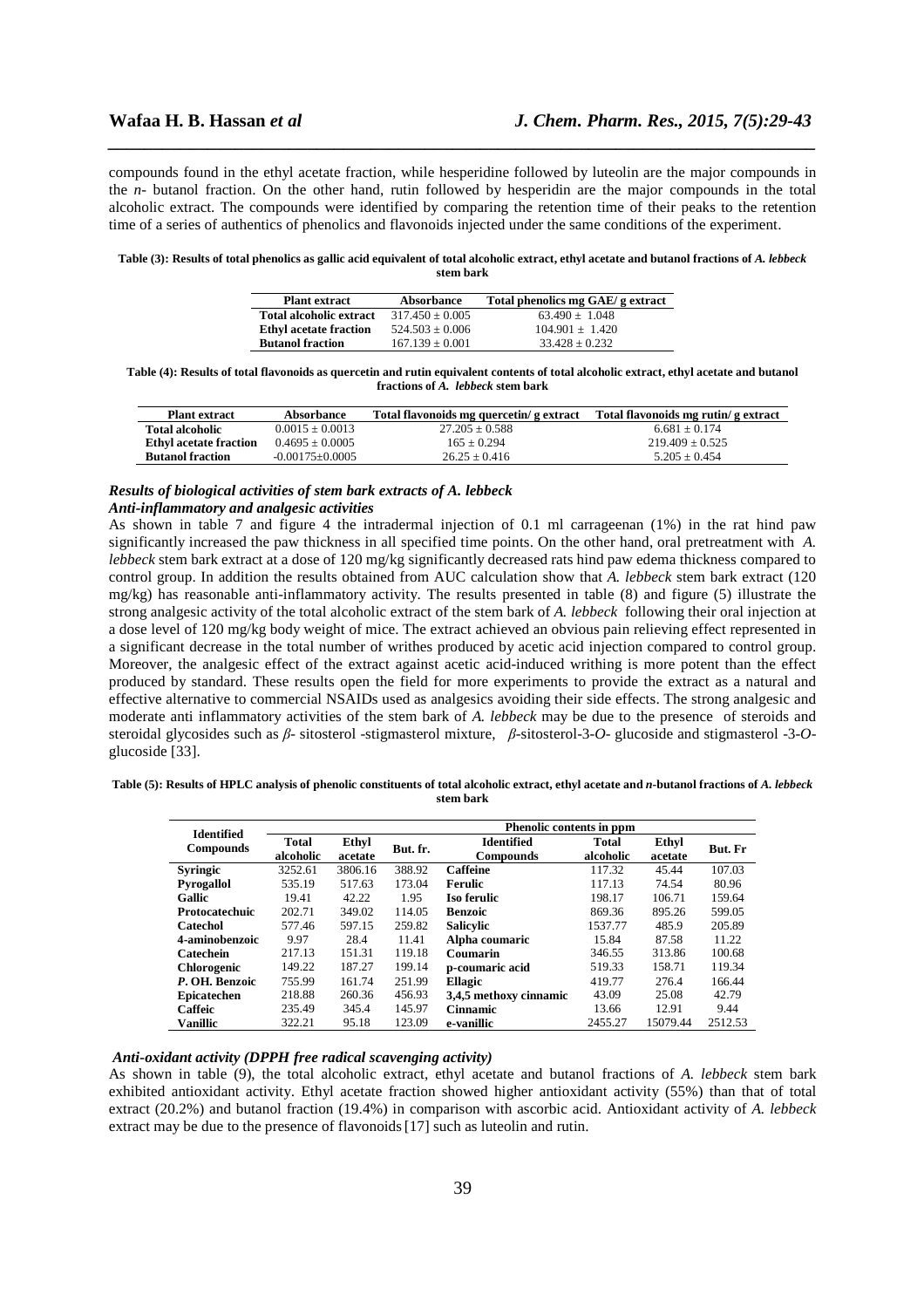**Table (6): Results of HPLC analysis of flavonoid constituents of total alcoholic extract, ethyl acetate fraction and** *n***-butanol fractions of**  *A. lebbeck* **stem bark in ppm** 

*\_\_\_\_\_\_\_\_\_\_\_\_\_\_\_\_\_\_\_\_\_\_\_\_\_\_\_\_\_\_\_\_\_\_\_\_\_\_\_\_\_\_\_\_\_\_\_\_\_\_\_\_\_\_\_\_\_\_\_\_\_\_\_\_\_\_\_\_\_\_\_\_\_\_\_\_\_\_*

| Flavonoidal contents in ppm |                                 |         |         |                  |                      |                      |        |  |  |
|-----------------------------|---------------------------------|---------|---------|------------------|----------------------|----------------------|--------|--|--|
| <b>Test items</b>           | Total alcoholic e Ethyl acetate |         | But.    | Test items       | Total alcoholic ext. | <b>Ethyl acetate</b> | But.   |  |  |
| <b>Narengin</b>             | 341.9                           | 2018.67 | 338.65  | <b>Ouercetin</b> | 115.35               | 308.62               | 89.12  |  |  |
| <b>Hisperdin</b>            | 591.55                          | 2045.58 | 1402.82 | <b>Hispertin</b> | 53.96                | 180.78               | 134.79 |  |  |
| <b>Rosmarinic</b>           | 31.95                           | 214.38  | 195.72  | Kampferol        | 157.84               | 908.63               | 128.19 |  |  |
| Rutin                       | 604.7                           | 3008.37 | 451.71  | Luteolin         | 399.01               | 6024.92              | 508.36 |  |  |
| <b>Ouerceterin</b>          | 380.27                          | 3120.15 | 445.8   | Apigenen         | 69.27                | 47.49                | 44.44  |  |  |
| <b>Narenginin</b>           | 50.57                           | 115.16  | 47.35   | 7-hydroxyflavone | 48.77                | 32.42                | 57.17  |  |  |

## *Antimicrobial activity*

The results of preliminary antimicrobial activity table 10 revealed that all the tested extracts have a moderate antibacterial effect against the tested Gram -ve bacteria except butanol extract of the stem bark which has mild antibacterial activity against *Pseudomonas aeruginosae* ATCC 27853. For the tested Gram -ve bacteria all the extracts have shown a moderate antibacterial effect relative to the standard amoxycillin. The extracts have shown moderate antifungal effect against *Aspragillus niger* and *Candida albicans* relative to the standard amphotericin B. These results indicate the potential use of *A. lebbeck* in management of bacterial diseases caused by *Escherichia coli, Pseudomonas aeruginosa , Staph. aureus* and *Staph. epidermis* since these bacteria's are an important pathogenic bacteria causing a large number of diseases in human being and animals. The antimicrobial effect may be due to the presence of sterols and sterol glucoside [34].

## *Cytotoxic activity*

The cytotoxic activity was carried out according to the method reported by Mosmann 1983 [35]. The results of cytotoxic activity of stem bark methanolic extract of *A. lebbeck* against HePG-2 (Hepatocarcinoma), HCT-11 6 (Colon carcinoma), HEP-2 (Larynx carcinoma), HELA (Cervical carcinoma) and MCF-7 (Breast carcinoma) cell lines were reported in table 11 and it showed that the extract exhibited strong cytotoxic activity against all tested cell lines with  $LD_{50}$  5.2, 11.1, 11.7, 44.0 and 48.9ug respectively.

**Table (7): Effect of total alcoholic** *A. lebbeck* **extract (120 mg/kg.) on hind paw thickness at different time intervals after induction of oedema using carrageenan** 

|                     | Percentage increase in oedema thickness<br>Time hrs |                |                |                 |                 |                |            | Total % decrease<br>in oedema thickness |  |  |
|---------------------|-----------------------------------------------------|----------------|----------------|-----------------|-----------------|----------------|------------|-----------------------------------------|--|--|
| <b>Treatment</b>    |                                                     |                |                |                 |                 | 24             | <b>AUC</b> | Total %<br>inhibition                   |  |  |
| <b>Control</b>      | $27.39 + 3.67$                                      | $34.99 + 4.37$ | $42.08 + 4.14$ | $52.29 + 5.73$  | $42.02 + 5.13$  | $13.54 + 3.42$ | 705.5      | 0%                                      |  |  |
| Diclofenac sodium   | $32.93 + 2.28$                                      | $39.10 + 1.20$ | $29.87 + 2.7$  | $30.71 + 3.00*$ | $18.79 + 5.34$  | $6.78 + 3.14*$ | 385.0      | 45.43%                                  |  |  |
| <b>EtOH</b> extract | $34.73 + 7.20$                                      | $46.69 + 6.19$ | $32.83 + 7.32$ | $33.37 + 4.22*$ | $29.36 + 5.43*$ | $2.56 + 2.14*$ | 465.2      | 34.06%                                  |  |  |
|                     | $1100$ . $1 \tIm$ $1 \tIm$ $1 \tIm$ $100$           |                |                |                 |                 |                |            |                                         |  |  |

*AUC= area under curve \* Significant different from control group.* 

**Table (8): Results of analgesic activity the total alcoholic extract of** *A. lebbeck* **stem bark administered orally at a dose of 120 mg/kg in acetic acid-induced writhing model** 

|                                               | Control        | A. Lebbeck extract | Diclofenac sod. |  |  |  |  |
|-----------------------------------------------|----------------|--------------------|-----------------|--|--|--|--|
| <b>Total number of writhes</b>                | $61.33 + 5.24$ | $5.5 + 5.17*$      | $23 + 5.03*$    |  |  |  |  |
| $%$ inhibition                                | 0%             | 91%                | 62%             |  |  |  |  |
| * Significantly different from control group. |                |                    |                 |  |  |  |  |

**Table (9): Antioxidant activity of total alcoholic extract, ethyl acetate and butanol fraction of** *A. lebbeck* **stem bark** 

| <b>Extract</b>                 | Absorbance $(A_1)$ | $A - A1$ | Antioxidant activity % |
|--------------------------------|--------------------|----------|------------------------|
| <b>Total alcoholic extract</b> | 0.202              | 0.798    | 20.2%                  |
| <b>Ethyl acetate fraction</b>  | 0.550              | 0.45     | 55.0%                  |
| <b>Butanol fraction</b>        | 0.194              | 0.806    | 19.4%                  |
| Ascorbic acid                  | 0.969              | 0.031    | 96.9%                  |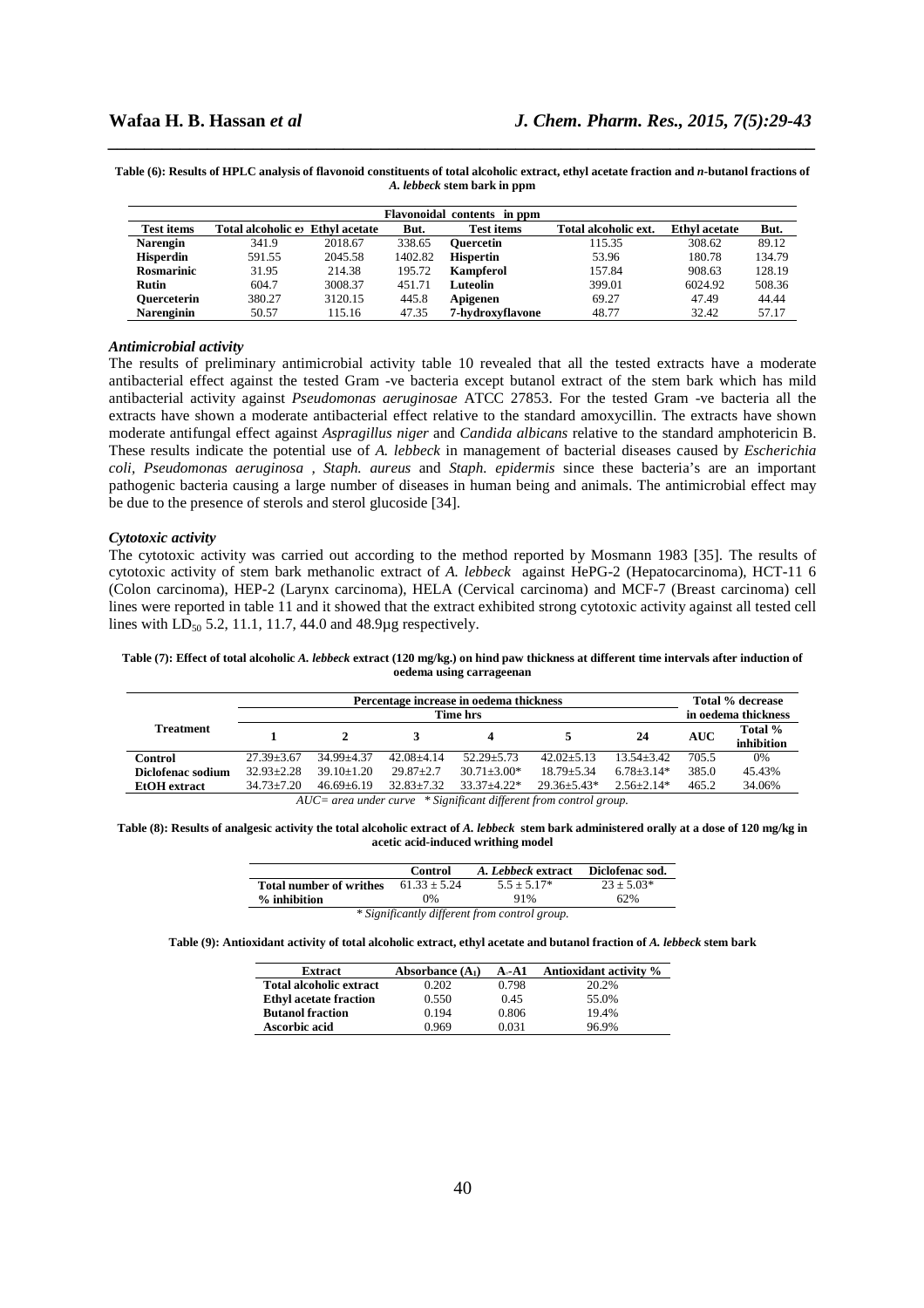

**Figure 4: Effect of** *A. lebbeck* **extract (120 mg/kg.) on hind paw thickness at different time intervals** 



**Figure 5: Evaluation of the analgesic activity of the total alcoholic extract of the stem bark of** *A. lebbeck* **(120 mg/kg, orally) on acetic acid- induced model in mice** 

| Table (10): Results of antimicrobial screening of different extracts of A. lebbeck stem bark extracts and amoxicillin and amphotricin B as |
|--------------------------------------------------------------------------------------------------------------------------------------------|
| positive standards                                                                                                                         |

|                            | Inhibition zone diameter (mm/mg sample) |                          |             |             |                          |             |             |             |  |
|----------------------------|-----------------------------------------|--------------------------|-------------|-------------|--------------------------|-------------|-------------|-------------|--|
|                            |                                         |                          | Fungi       |             |                          |             |             |             |  |
|                            |                                         | Gram-ve                  |             | $Gram + ve$ |                          |             |             |             |  |
| <b>Material</b>            | E.                                      | E.                       | Pseud.      | Staph       | Staph                    | Staph       | Candida     | Aspergillus |  |
|                            | coli                                    | coli                     | Aeruginosae | aureus      | aureus                   | Epidermis   | albican     | niger       |  |
|                            | <b>ATCC</b>                             | <b>ATCC</b>              | ATCC        | <b>ATCC</b> | <b>ATCC</b>              | <b>ATCC</b> | <b>ATCC</b> | <b>ATCC</b> |  |
|                            | 25922                                   | 10536                    | 27853       | 25923       | 6538                     | 12228       | 10231       | 16404       |  |
| Amoxycillin                | 25                                      | 26                       | 23          | 35          | 34                       | 29          |             |             |  |
| <b>Amphotericin B</b>      | $\overline{\phantom{a}}$                | $\overline{\phantom{0}}$ | -           | -           | $\overline{\phantom{a}}$ |             | 20          | 20          |  |
| <b>EtOH</b> extract        | 18                                      | 18                       | 18          | 19          | 19                       | 19          | 18          | 19          |  |
| <b>Light pet. fraction</b> | 17                                      | 16                       | 15          | 13          | 17                       | 15          | 16          | 15          |  |
| <b>Cloroform</b> fraction  | 16                                      | 15                       | 15          | 17          | 17                       | 17          | 16          | 16          |  |
| <b>Butanol fraction</b>    | 17                                      | 16                       | 12          | 15          | 15                       | 16          | 14          | 15          |  |

 *Conc. of standards = 5 mg Conc. Of extract = 100mg*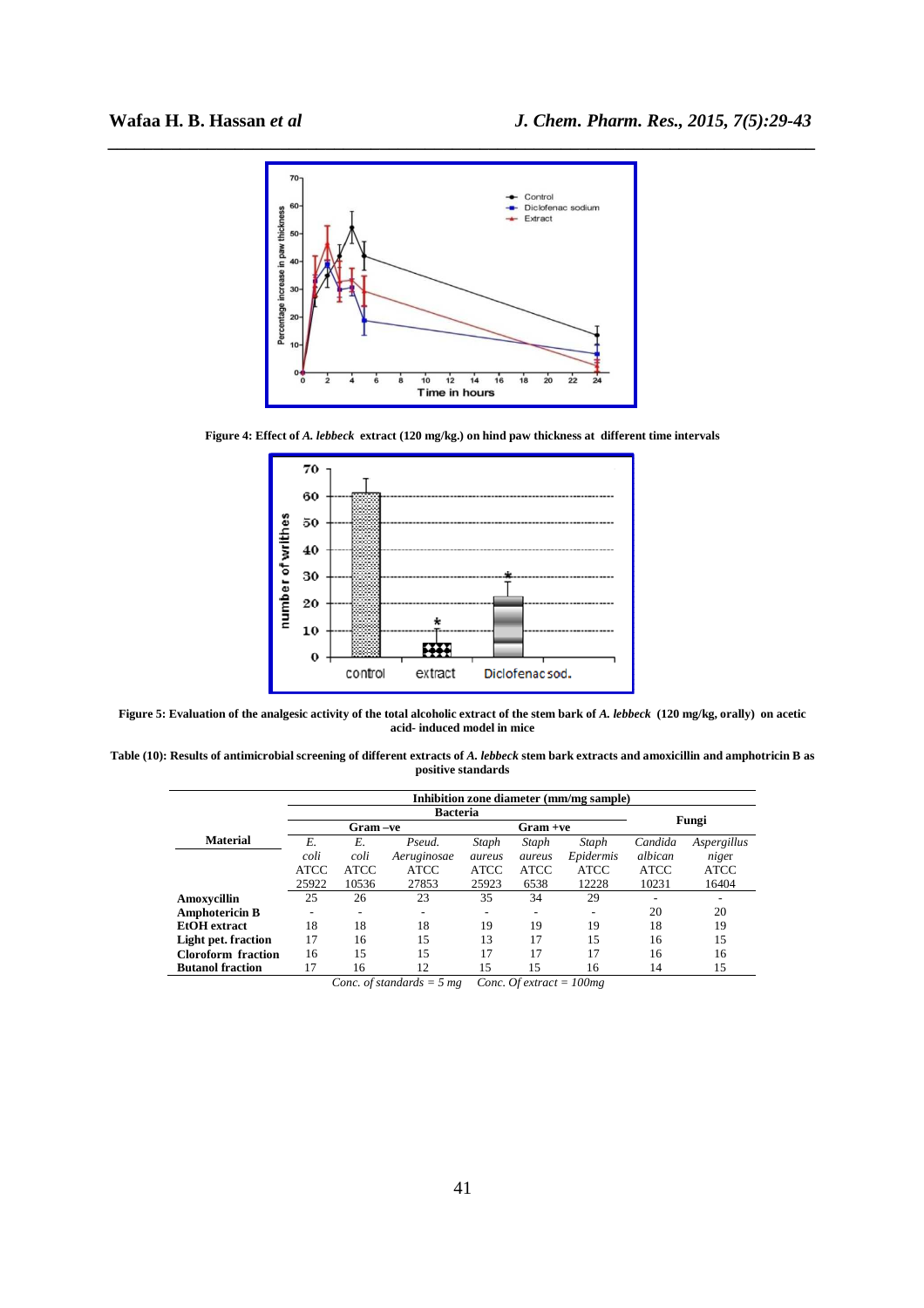| Sample conc. $(in \mu g)$ | % Viability for extract against different cell lines |             |                |         |                  |
|---------------------------|------------------------------------------------------|-------------|----------------|---------|------------------|
|                           | $MCF-7$                                              | HepG-2 cell | <b>HCT-116</b> | $HEP-2$ | <b>HELA</b> cell |
| 50                        | 10.12                                                | 17.84       | 21.75          | 43.26   | 48.60            |
| 25                        | 18.34                                                | 30.98       | 34.69          | 71.52   | 79.15            |
| 12.5                      | 29.76                                                | 43.29       | 45.63          | 88.09   | 90.62            |
| 6.25                      | 41.47                                                | 72.31       | 78.57          | 94.18   | 96.97            |
| 3.125                     | 66.92                                                | 86.29       | 91.84          | 98.74   | 100              |
| 1.56                      | 83.08                                                | 93.14       | 97.26          | 100     | 100              |
| 0                         | 100.00                                               | 100.00      | 100.00         | 100.00  | 100.00           |
| $LD_{50}$ in $\mu$ g      | 5.2                                                  | 11.7        | 11.1           | 44.0    | 48.9             |

*\_\_\_\_\_\_\_\_\_\_\_\_\_\_\_\_\_\_\_\_\_\_\_\_\_\_\_\_\_\_\_\_\_\_\_\_\_\_\_\_\_\_\_\_\_\_\_\_\_\_\_\_\_\_\_\_\_\_\_\_\_\_\_\_\_\_\_\_\_\_\_\_\_\_\_\_\_\_* **Table 11: Results of cytotoxic activity and LD50 in µg of stem bark methanolic extract of** *A. lebbeck* **against different cell lines** 

#### **Acknowledgement**

The authors would like to acknowledge and thank Nora Hassan Assistant Lecturer of Pharmacology, Pharmacology Department, Faculty of Pharmacy, Zagazig University for carrying out the pharmacological screening. Our thanks due to Nader Shawky Assistant Lecturer of Microbiology, Microbiology Department, Faculty of Pharmacy, Zagazig University for carrying out the antimicrobial activities.

## **REFERENCES**

[1] M Farag; A El Gamal; A Kalil; A Al-Rehaily; O El Mirghany; K El Tahir, *Pharmacology & Pharmacy*, **2013**, 4, 473-477.

[2] NP Babu; P Pandikumar; S Ignacimuthu, *Journal of ethnopharmacology*, **2009**, 125, 356-360.

[3] CR Resmi; MR Venukumar; MS Latha, *Indian J Physiol Pharmacol*.*,* **2006**, 50 (3), 297-302.

[4] ZH Muhammad; A Shakeel; Q Mughal; E Sezai, *Turkish Journal of Biology*., **2013**, 37, 25-32.

[5] K Kokila; PS Deepika; V Sujatha, *International Journal of Pharmacy & Pharmaceutical Sciences*, **2013**, 5 (3), 70-73.

[6] SM Seyydnejad; M Niknejad; I Darabpoor; H Motamedi, *American J. of App. Sci.*, **2010**, 7 (1), 13-16.

[7] M Faisal; PP Singh; R Irchhariya, *International Res Jour of Pharmacy*, **2012**, 3(5), 63-68.

[8] S Verma, *Research Journal of Pharmacy and Technology*, **2013**, 6, 1307-1313.

[9] M Pandey; R Pandey; V Singh; V Pandey; U Singh, *Mycobiology,* **2002,**30, 55-56.

[10] AK Dixit; LN Misra, *Journal of natural products*, **1997**, 60, 1036-1037.

[11] A Perwez; M Ali; A Vidhu. *Der Pharmacia Lettre*, **2011**, 3 (6), 74-81.

[12] ADP Barbosa, *Journal of Pharmacy and Pharmaceutical Sciences*, **2014**, 6(11), 32-36.

[13] A El-Mousallamy, *Phytochemistry*, **1998**,48, 759-761.

[14] FA El Said, Oils, fats, waxes and surfactants, Anglo. Egyptian Book, Cairo, **1965**.

[15] K Williams, Fats, oils, fatty food, their practical examination, (of A Churchill Ltd **1967**.

[16] AI Vogel, Text Book of Practical Organic Chemistry, (Longmann's Green and Co., London. **1966**.

[17] CS Lau; DJ Carrier; RR Beitle; DI Bransby; LR Howard; JO Lay, *Bioresource Technology*, **2007**, 98, 429– 435.

[18] M Fadlinizal; A Ghafar; KN Prasad; KK Weng; A Ismail, *Journal of Biotechnology*, **2010**, 9(3), 326-330.

[19] P Sharma; N Chaturvedi; M Upadhyay; S Varma, *International Journal of PharmaTech Research*, **2013**, 5,

1150-1154.

[20] RG Woisky; A Salatino, *Journal of Apicultural Research*, **1998**, 37(2), 99-105.

[21] SM Nabavi; MA Ebrahimzadeh; SF Nabavi; F Bahramian, *Pharmacology online*, **2009**, 1, 81-88.

[22] CA Winter; OW Nuss, *Proceedings of the Society for Experimental Biology and Medicine,* 111. **1962**.

[23] RJ Tallarida, *In:* Manual of Pharmacologic Calculations, Springer, New York, **1981**.

[24] EA Elisabetsky; RR Albuquerque; DS Nunes, *Journal of Ethnopharmacology*, **1995**, 48, 77–83.

[25] AK Ratty; J Sunamoto; NP Das, *Biochem Pharmacol*.*,* **1988**, 37(6), 989-995.

[26] GL Woods, *Antibacterial Susceptibility Test:* Dilution and Disk DiffusionMethods in: Manual of Clinical Microbiology Ed., (ASM Press, Washington, D.C. P. 1327 . **1995**.

[27] EBP Pretsch; C Affolter, *Structure determination of organic compounds*, (Springer-Verlage Berlin Heidelberg, New York, Barcelona , Hong Kong , London, Milan , Paris, Singapore , Tokyo, **2000**.

[28] RMB Silverstein; TC Morrill, Spectrometric Identification of Organic Compounds, (John Wiley & Sons, New York **1981**.

[29] HD Budzikiewicz; DH Williams, Structure Elucidation of Natural Products by Mass Spectrometry, Holden Day, Inc. , San Francisco. **1964**.